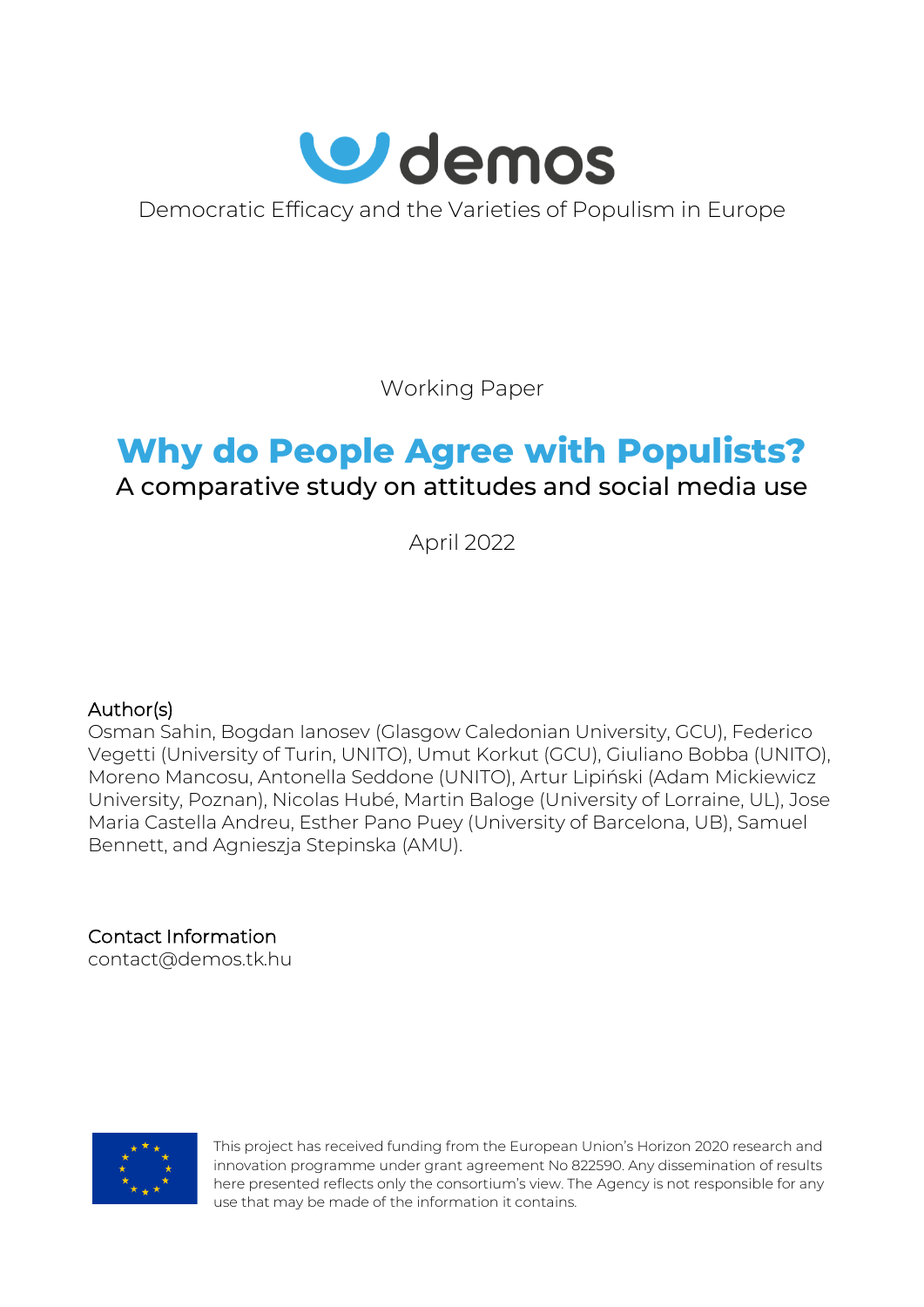# **Abstract**

This working paper examined citizens' reactions to populism. It also verified whether anti-elite populist narratives have an impact on citizens' trust in politics and institutions. Additionally, the research investigated the success of populist content on Facebook by means of reactions. Given the different purposes, this study relied on both quantitative and qualitative methods such as focus groups, quantitative text analysis (i.e., digital dashboard) and a survey experiment.

Focus groups research with over 80 participants in Turkey, Spain, France, Poland and the UK revealed that citizens who support both populist and mainstream parties distrust politicians in general and share a feeling of poor political representation even in countries led by populist parties such as Poland and Turkey.

The digital dashboard analysis in France, Germany, Greece, Hungary, Italy, Poland, Spain, Turkey, and the UK found that social media users are more likely to imitate populist language when populist politicians use populist rhetoric in their posts. Conversely, when populist themes are used by mainstream politicians in their Facebook communication, their followers are less likely to use populist language. For this quantitative text analysis, we considered 31,541 posts (and their related 11 million user comments), published between March and July 2021 on 122 Facebook pages of political parties – populist and mainstream.

The experimental survey studied the links between zero-sum thinking (e.g., "a gain for them is a loss for us") and populist attitudes and support for populist parties. Five online studies were carried out in the UK, France, Spain, Italy, and Poland with over 2,100 participants selected through the platform Prolific Academic. Results were successful only in the Italian and French samples. Still, where the experimental manipulation of four randomly assigned conditions did not elicit a significant change in zero-sum beliefs (ZSB) ratings, it significantly affected ratings for one item on the ZSB scale.

Gender emerged as a powerful predictor of ZSB, with males scoring higher than both females and participants identifying with other genders. And ZSB emerged as central predictors of populist attitudes, agreement with populist politicians, and intention to vote for a populist party. Given that anti-immigrant rhetoric in the guise of zero-sum beliefs is common in right-wing populist discourse, this is no surprise. But it does suggest that a bad environment or the presence of perceived 'out-groups' can trigger resource-protection attitudes.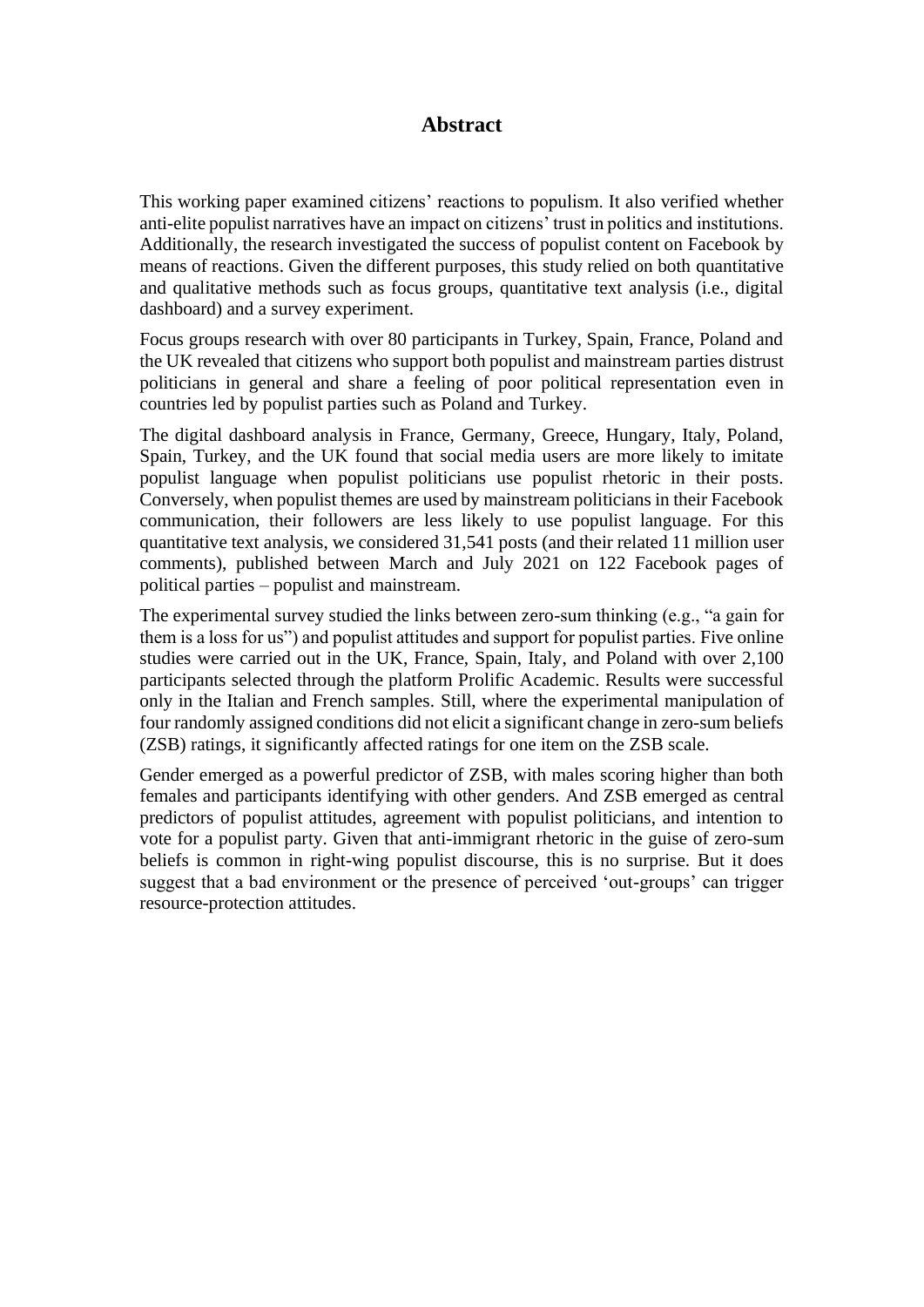# **Table of Contents**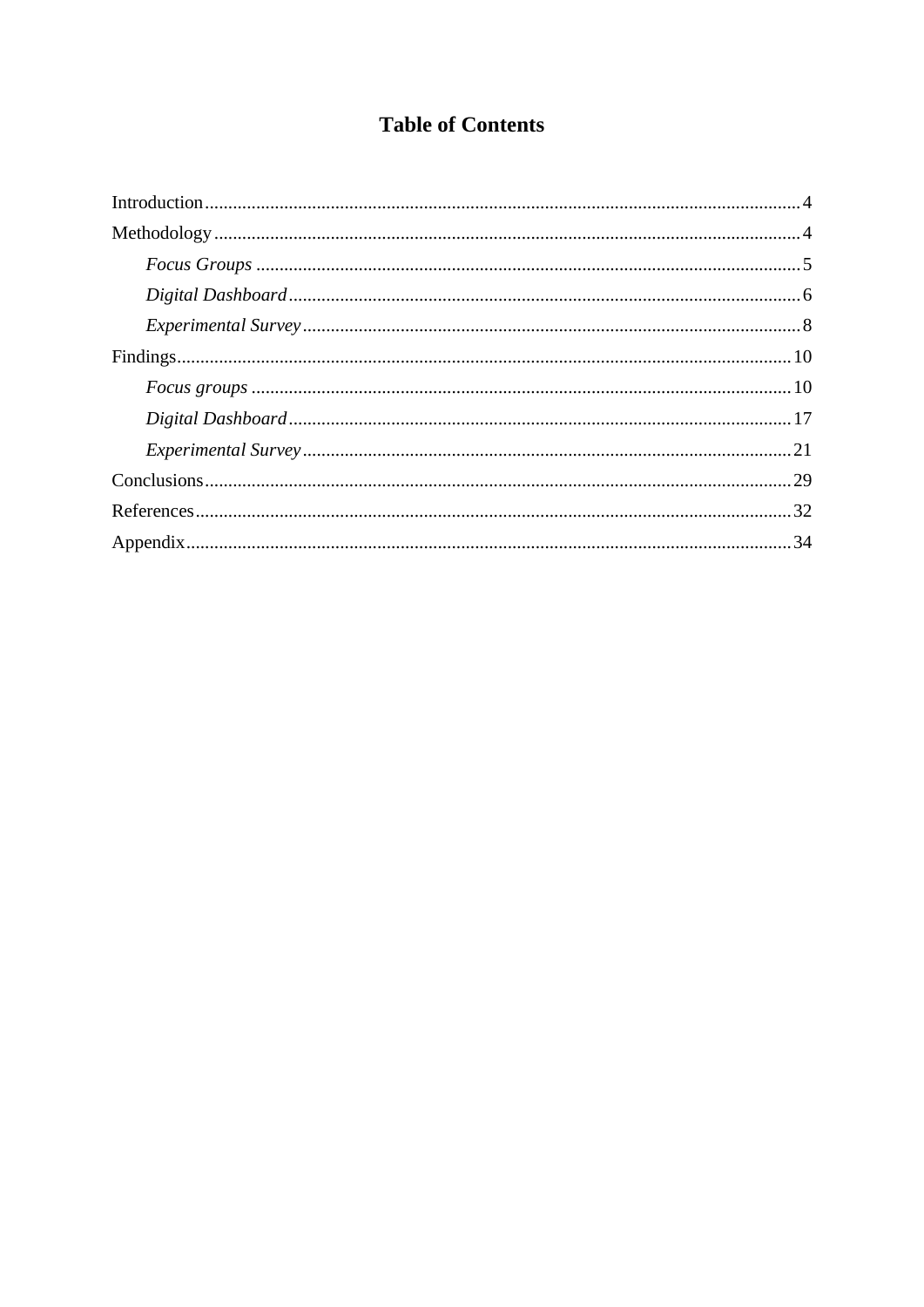# **Introduction**

<span id="page-3-0"></span>A novel aspect of DEMOS is its focus on citizens' responses and reactions to populist discourses and policies. In a previous DEMOS research, through focus groups and a digital dashboard study conducted in eight European countries, we studied reactions of groups that are targeted by populism, which included Roma citizens, LGBTIQ+, gender rights activists, liberal academics, and immigrants.<sup>1</sup> In this new working paper, we conduct a follow-up study by investigating how ordinary citizens react to populist messages in terms of political opinions and attitudes. In particular, we study how citizens react to the key elements of populism, namely the populist actors' criticism towards the elite (political, media, intellectual and economic one) and the out-groups as well as the populist conception of the people as a homogenous group.

To this end, we observe citizens' reactions to populism in terms of:

- Citizens' level of agreement with the key elements of populism, involving the identification of what citizens appreciate or disparage of populism as an ideology and as a political style. We suggest that studying this dimension might help us to understand why populism has been successful in different countries.
- Citizens' degree of satisfaction with the functioning of democracy, in order to verify whether populist criticism towards the political elite generates a lack of trust in the functioning of representative democracy.
- <span id="page-3-1"></span>• Citizens' online forms political participation, by verifying whether they support or criticise populist messages.

# **Methodology**

This study benefits from the following research methods in order to measure ordinary citizens' reactions and responses to populism.

<sup>&</sup>lt;sup>1</sup> The study stemming from the project deliverable is available as a working paper at the DEMOS repository: https://openarchive.tk.mta.hu/489/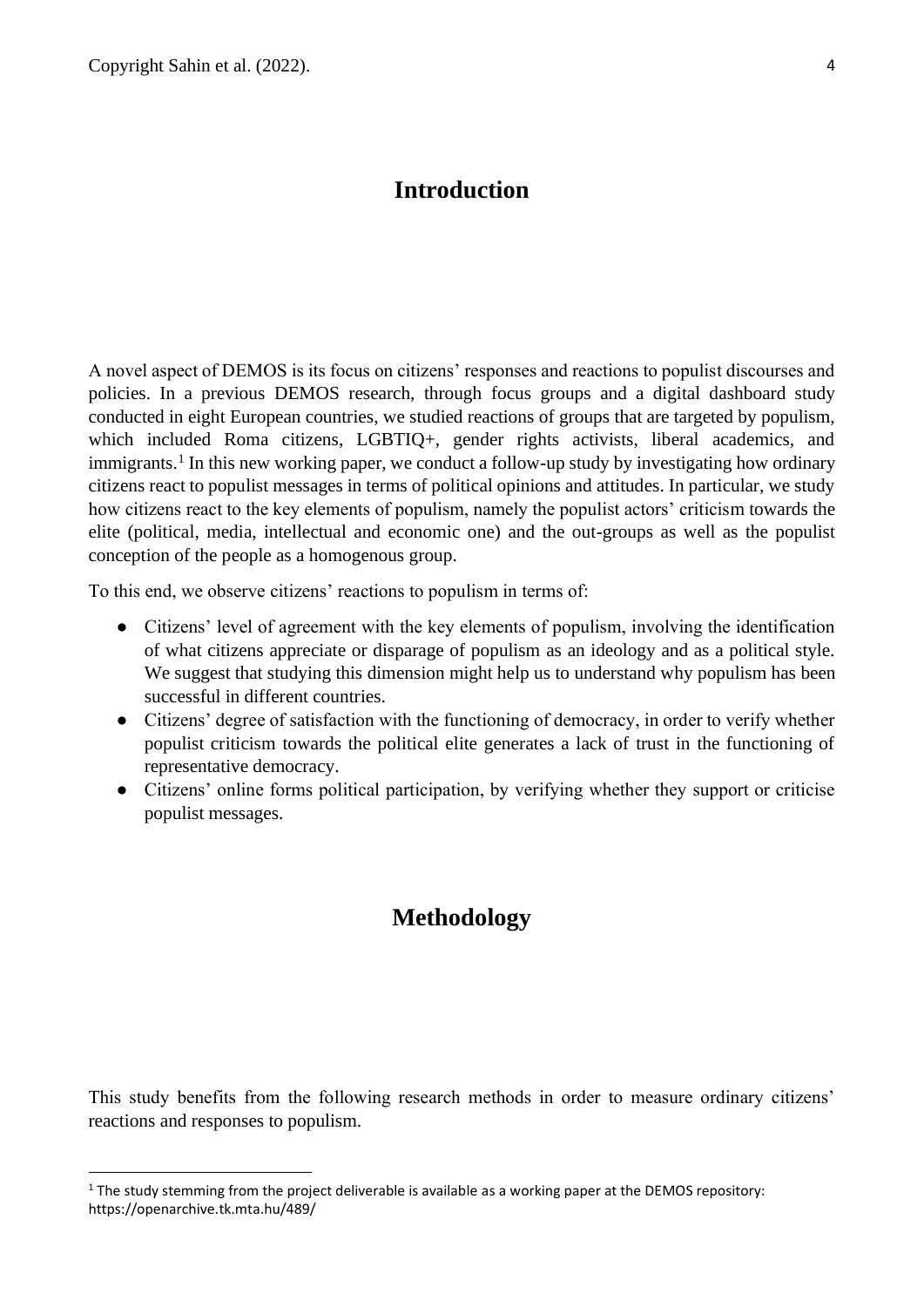- **Focus groups** conducted on homogeneous groups of populist parties' supporters (one focus for populist party voters) and not populist voters (one focus group for national non-populist parties) among the European countries involved in the study.
- **Content analysis** conducted on the users' comments and reactions to populist leaders' posts on social media, using the Digital Dashboard.
- **Experimental survey** conducted on a representative sample of citizens of the European countries involved in the study.

# <span id="page-4-0"></span>*Focus Groups*

Research teams conducted 11 focus groups in five European countries. Table 1 below summarises the information on location of focus groups as well as the name of target groups and number of focus group in each location. Research teams conducted two focus groups in each of these countries. The only exception to this rule is Spain where the research team conducted three focus groups in total.

In choosing target groups, the priority was to select participants that i) voted for populist parties and ii) voted for mainstream parties.

| Country   | Group 1                                                                       | Group 2                                 |
|-----------|-------------------------------------------------------------------------------|-----------------------------------------|
| Turkey    | $AKP2$ voters (1 focus group)                                                 | Mainstream party voters (1 focus group) |
| Spain     | VOX $3$ voters (1 focus group)<br>PODEMOS <sup>4</sup> voters (1 focus group) | Mainstream party voters (1 focus group) |
| France    | $LFI5$ voters (1 focus group)                                                 | Mainstream party voters (1focus group)  |
| <b>UK</b> | Leave <sup>6</sup> voters (1 focus group)                                     | Remain voters (1 focus group)           |
| Poland    | $Pi S7$ voters (1 focus group)                                                | Mainstream party voters (1 focus group) |

*Table 1: Location of target groups and number of focus groups*

We asked national teams to include between 6 and 10 participants in each focus group. Table 2 demonstrates that the size of focus groups in this research varied between 6 and 9. In total, 81 people were included in 11 focus groups across five countries.

Participants for focus groups have been recruited by two main methods:

1. Recruitment through stakeholders such as NGOs or community organisations

 $2$  The AKP (Justice and Development Party) is a right-wing populist party with strong Islamist tendencies. It is currently in power in Turkey.

 $3$  VOX (Voice) is a right-wing populist party in Spain.

 $4$  PODEMOS (We Can) is a left-wing populist party in Spain. Currently, it is a part of the coalition government as a major partner of Unidas Podemos (United We Can).

<sup>5</sup> LFI (Unbowed France) is a left-wing populist party in France.

 $<sup>6</sup>$  In the UK, the 2016 Brexit referendum represents the high point of populism (see, for example, Norris and Inglehart,</sup> 2019). We, therefore, made the choice of interviewing citizens who voted Leave in this referendum.

 $<sup>7</sup>$  PiS (Law and Justice) is a right-wing populist party, which is the major partner of the current coalition government in</sup> Poland.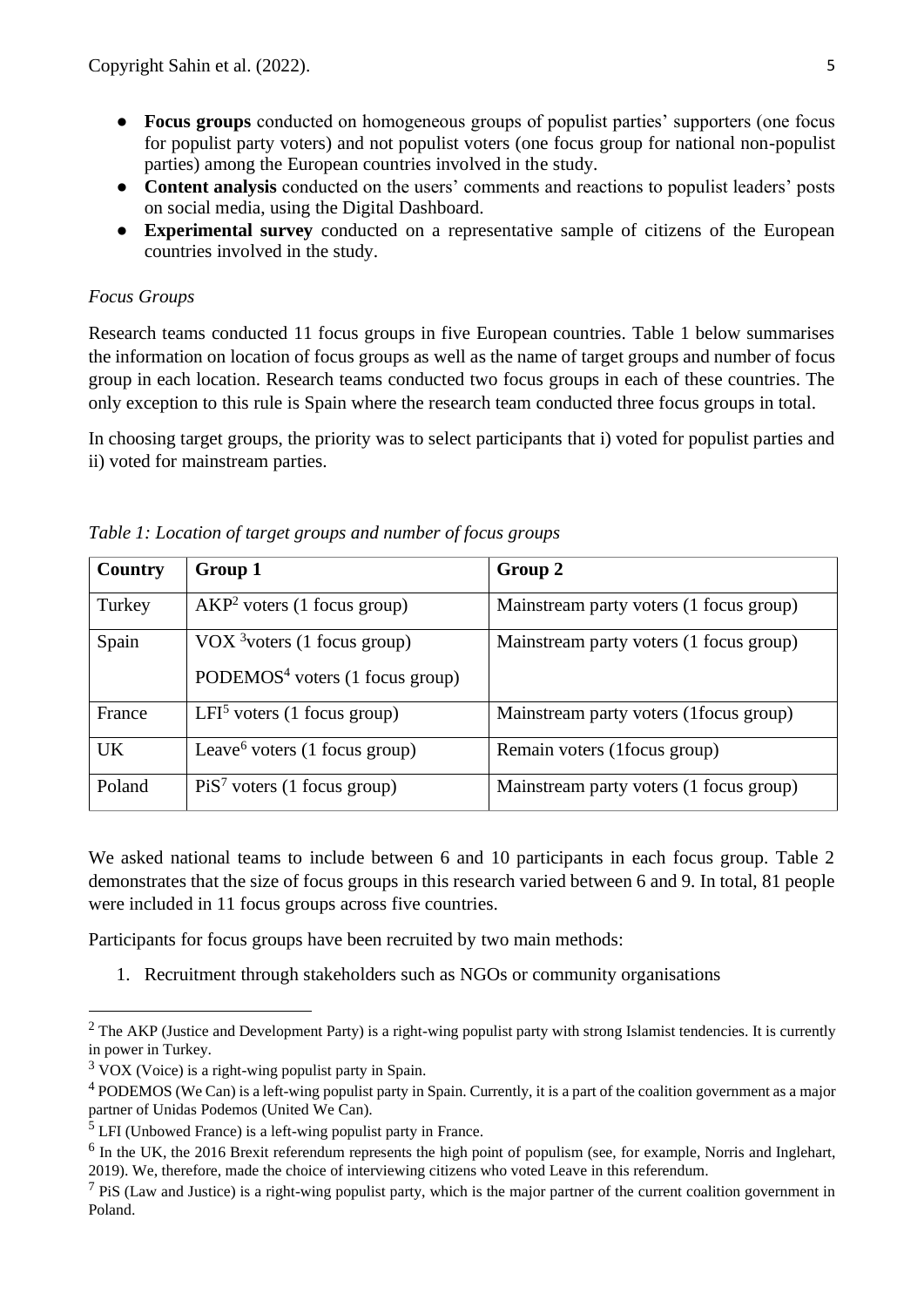2. If the number of participants recruited through these strategies were low, we used snowball sampling to increase the number of potential participants

As Covid-19 pandemic has continued to be a significant threat to the public health in 2021 as well, research teams conducted focus groups online through secure platforms such as Microsoft Teams. All participants were asked to sign consent forms before meetings and all meetings were recorded with their prior permission. The recordings were then transcribed by the members of research teams and analysed to determine recurring themes and patterns.

### <span id="page-5-0"></span>*Digital Dashboard*

The unit of observation in digital dashboard study is Facebook posts by the main political actors in nine countries: France, Germany, Greece, Hungary, Italy, Poland, Spain, Turkey, and UK. We define "political actors" as the main *political parties* (all parties taking at least 5% of the vote share at the European Parliament elections of 2019 for the EU-member countries, all parties taking at least 5% of the vote share at the national elections of 2018 in Turkey) together with their *leaders*, plus some *media stars* (important figures in the public debate who are related to the parties included in the data but do not hold any official leadership position). Some exceptions to this rule are the inclusion of UKIP in the UK and Konfederacja in Poland, which took less than 5% at the 2019 European elections, and the exclusion of KKE in Greece, because neither the party nor the leaders have a Facebook page.

In total, we studied 122 Facebook pages. For each page, we downloaded the posts sent between mid-March and mid-July 2021. For each post, we also downloaded the comments by the users. After removing the posts that had less than 5 comments, we ended up with 31,541 posts. Figure 1 shows the number of posts by country and page type.



#### *Figure 1: Number of posts by page type and country*

In the posts and comments, we studied whether or not they contain *populist language*, which is assessed by applying the populist dictionary developed by Rooduijn and Pauwels (2011) to the text of the posts and their comments. This dictionary measures a single albeit crucial aspect of populism: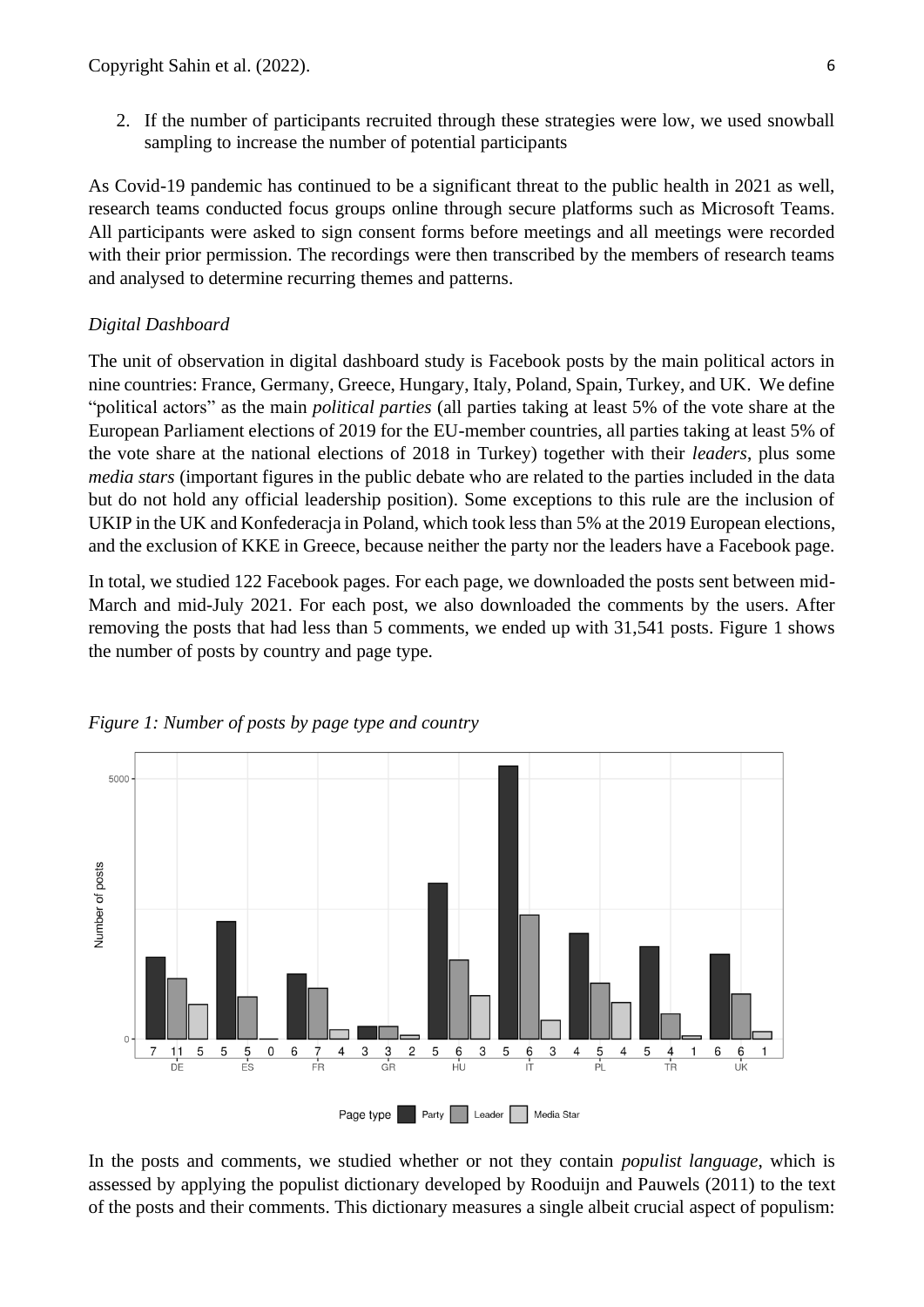the presence of anti-elitist language. It includes terms such as "elite", "undemocratic", "corrupt", which are commonly used by populists to refer to the elite in negative terms. The dictionary includes a set of "core" words, which are used across all languages, but also another set of "context-specific" words. The original dictionary already included the translation in three languages in our data, English, German and Italian. For Greek, Hungarian, Polish and Spanish the translation was previously done by Poletti (2013) and for Turkish it was curated by the DEMOS Turkey expert. Our country experts checked the word lists in their own languages to ensure greater validity.

One way to use a dictionary to measure a specific underlying attitude in textual data is to count the number of words in each category appearing in the text and possibly normalise it by the text length. However, in the Facebook posts analysed here, the populist words proposed by Rooduijn and Pauwels (2011) are very rare (third quartile  $= 0$ , max  $= 18$ ). Hence, we decided to code all the posts with a dummy variable taking the value '1' if the post contains at least one populist word and '0' otherwise.

We apply the same procedure to all the comments for each post: we count the number of populist words contained in the text of the post, and create a dummy variable with value 1 if the post contains at least one populist word and 0 otherwise. Since our unit of analysis is the post and not the comment, we then aggregate by post taking the share of comments including at least one populist word in each post. This variable, ranging from 0 (*no comments* to the post include populist language) to 1 (*all comments* to the post include populist language) is our dependent variable.



*Figure 2: Share of comments containing populist words in the Facebook posts collected (by country)*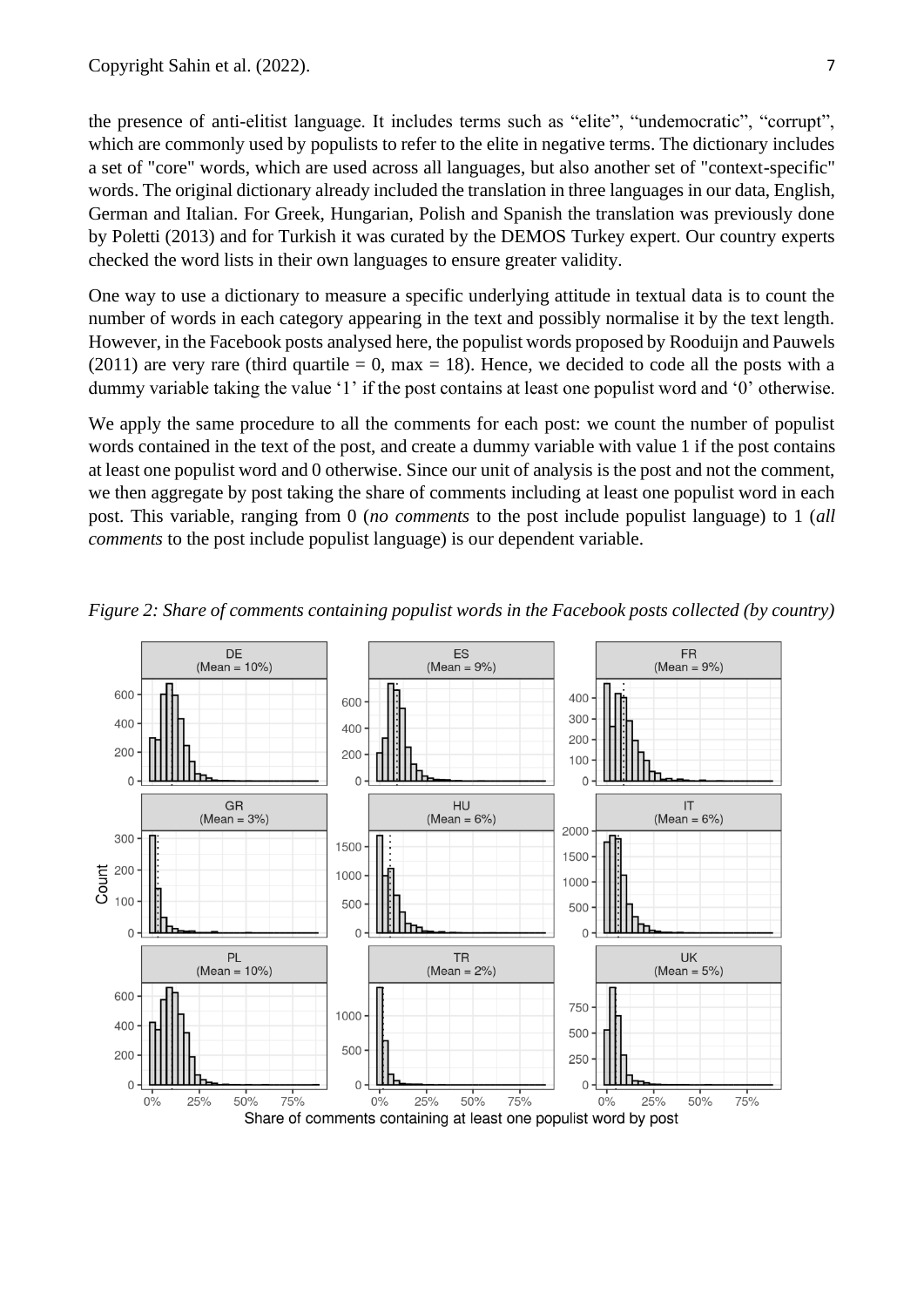Figure 2 shows the distribution of the share of comments containing populist language by country, converted in percentage. There are some relevant differences between countries. In some places, like France, Greece, Hungary and Turkey, the mode is on 0, meaning that for the relative majority of posts the comment section contains no populist language whatsoever. The two countries where populist language is very uncommon among Facebook commenters are Turkey (2% of the comments on average contain populist language) and Greece (3%). Conversely, Germany and Poland about 10% of the comments to the political actors' posts contains some populist language.

We employed multilevel regression analysis to study the relationship between the content of the post and of its comments. Our dependent variable is the share of comments containing populist language for each post. Being a proportion, the variable can only take values ranging from 0 to 1. As Figure 2 demonstrates, the distribution of the variable includes a high number of zeros, which make about 19% of the observations. Hence, to take the data generating process into account and to avoid biased results, we use a *zero-inflated beta model*. <sup>8</sup> As for the independent variables, to test the hypothesis that *the presence of populist language in the post corresponds to a greater chance to have populist language in comments*, we use the binary variable indicating whether the *post contains populist language* or not. We are also interested to investigate whether comments to posts by populist actors are more likely to contain populist language. Hence, we include a binary indicator whether the party, the leader or media star *is populist* or not. To control for the length of the post (to account for the possibility that longer posts are more likely to contain diverse language, including populist words) we include the total *number of words* in the post, excluding the stop words. We include an indicator of *page type* to account for the fact that we are observing different kinds of pages, which might attract different types of audience. For instance, official party pages might trigger the use of more anti-elitist language in the comments because political parties, being collective institutional actors, can more easily be regarded as political elites. On the other hand, individual politicians such as leaders or media stars are more likely to have a "personal" component in their communication, which might produce more pertinent and less generic anti-elitist comments. Finally, we include country dummies to account for all possible fixed effects. These can be due to specific idiosyncratic behaviours among Facebook commenters (for instance, in some countries anti-elitist language might be more commonly used) but also due to the varying ability of our dictionary to capture populist attitudes in different contexts.

#### <span id="page-7-0"></span>*Experimental Survey*

The experimental survey assesses the relationship between zero-sum thinking and populist attitudes and support for populist parties or a populist movement. Previously, zero-sum thinking (e.g. "A gain for them is a loss for us") was found to drive anti-immigrant attitudes among the public in the United States (US) and Canada. Similarly, zero-sum beliefs about intergroup relations lead white participants from the US to perceive Black Americans' increase in civil rights to equal an increase of perceived discrimination on themselves (e.g. American Whites). Another study found that heterosexual Christian conservatives viewed an increase in LGBTQ+ rights to be equal to a "loss" for their ingroup. Zero-sum thinking was additionally linked to cognitions about coalitions and alliances (e.g.

<sup>&</sup>lt;sup>8</sup> A zero-inflated beta model is a mixture of two different models: a beta regression to model the share of comments containing populist language for the values larger than zero, and a binary logistic regression to model the probability that a post has zero comments containing populist language. Zero-inflated models return two sets of results: those for the "share" component, and those for the "zero" component. In principle, if the data generating process warrants it, one could include different variables in the two components of the model. In our case, we included the same predictors in both components. We fitted the regressions using the R package "glmmTMB". The multilevel structure of the data assumes that posts are nested in page and week/year units.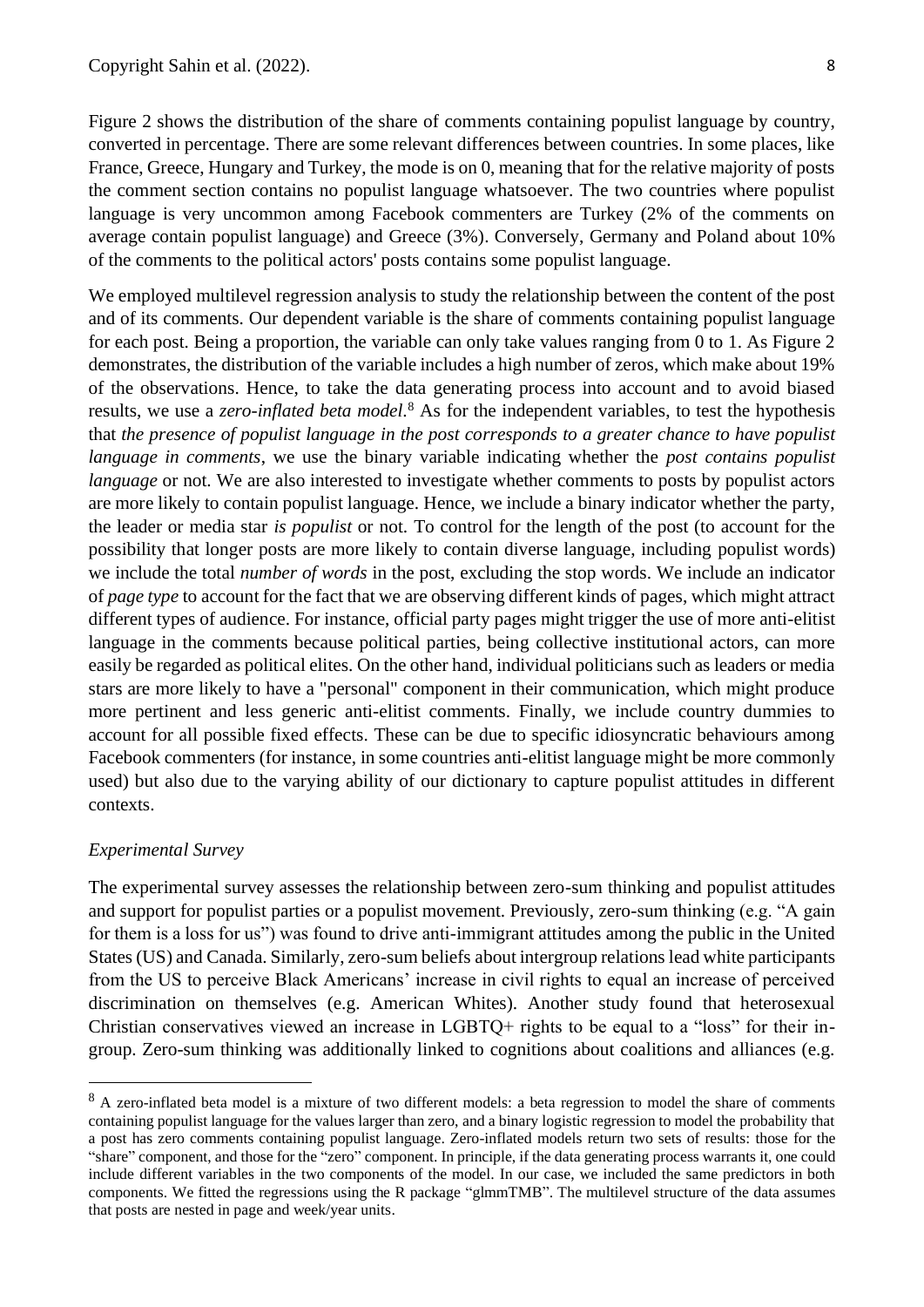Coalitional Psychology), cognitions, which automatically parse intergroup relations in terms of "us" vs. "them". Right-wing populists also routinely depict migrants and refugees in zero-sum terms, and therefore zero-sum intergroup cognitions are likely to be related to support for right-wing populist movements.

The experimental survey aims to address the following research questions:

- 1. Does experimentally manipulating zero-sum intuitions by presenting cues which serve as input conditions for coalitional psychology cognitions and inferences<sup>9</sup> to enhance zero-sum attitudes towards migration? Do zero-sum beliefs predict support for populist parties or intention of populist vote?
- 2. Does increasing out-group familiarity decrease zero-sum perceptions of out-groups and support for a populist party or populist movements?

The experimental survey consisted of five online studies using participant samples from five different countries (the United Kingdom, France, Spain, Italy, and Poland). We used the participant sampling platform Prolific Academic for recruitment for the study. After removing participants that failed our attention checks, there remained a total of 2,105 participants from these five countries.<sup>10</sup> Participants were paid the equal of minimum wage (in their respective countries) calculated per time spent on the survey, in accordance with Prolific Academic policy.

The experimental manipulation consisted of four randomly assigned conditions, three treatment conditions and one control condition.<sup>11</sup> Each condition represented realistically looking newspaper articles as follows: In condition 1, we presented a newspaper story about educated and industrious (hence likely competent on the job market) Syrian migrants coming to each of the five the host countries in looking for better opportunities, while also mentioning the precarious condition of the host economy. This condition was hypothesised to cue zero-sum cognitions (automatic inferences). Condition 2 was identical with condition 1 except for a second article intended as a prime, further conveying a bad environment through a perceived collapse of the stock market as a result of the Covid-19 pandemic. In condition 3, we attempted a manipulation of in-group expansion, hypothesising that portraying Syrian migrants as culturally similar to in-groups of the host nation would lower zero-sum beliefs among participants of host nations. The control condition consisted of a neutrally sounding newspaper article presenting only generic migration patterns.<sup>12</sup>

<sup>&</sup>lt;sup>9</sup> Previously outlined cues for activating coalitional and zero-sum intuitions are (1) the perception of limited resources and (2) the proximity of designated outgroups.

<sup>&</sup>lt;sup>10</sup> UK (N=499), France (N=394), Italy (N=405), Poland (N=394), and Spain (N=402).

 $11$  For the UK study, we added one extra manipulation as the fifth condition.

 $12$  The fifth condition in the UK study consisted of the same text of condition 1 with the exception that instead of Syrian, represented migrants were Hongkongers. This was in order to test a historically contextual hypothesis that UK participants might view migrants from Hong Kong differently.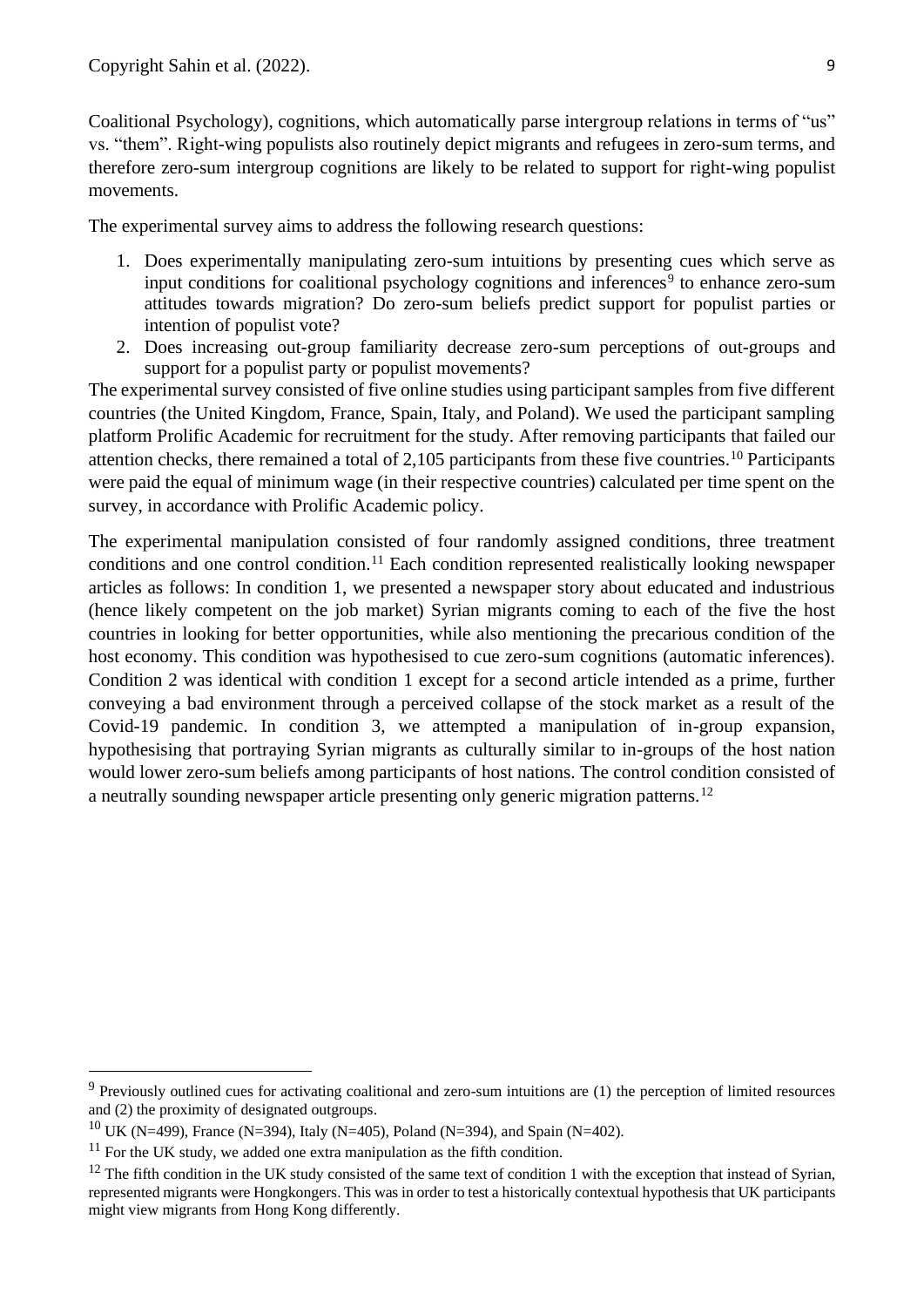# **Findings**

### <span id="page-9-1"></span><span id="page-9-0"></span>*Focus groups*

*Poland*

In Poland, the populist PiS supporters were ambivalent about the state of democracy. On the one hand, the political situation was discursively normalised ("it is like that in every country, every political group wants to come to power and introduce its programmes") and the situation in Belarus and Ukraine were given to justify the situation in Poland. On the other hand, PiS supporters accepted that the situation is becoming worse, and freedoms and civil rights are increasingly curtailed. A participant stated that:

As an individual, I have no problems with this. It is not like in Belarus that I have to hide, that I am afraid of saying something wrong on the street or something like that. But generally it is not so good; it used to be better. (…) The authorities are abusing their power, abusing their prerogatives, using the police.

Some PiS supporters attributed the responsibility to the growing polarisation in the society. They suggested that in other countries such as Germany or France, the reaction of the state to the protests would be more brutal than it was in Poland. Interestingly, the question about the state of democracy in Poland provoked some responses related to economic incentives provided by the government. The most important among them was the child benefit, so called 500 plus program introduced by PiS government.

I think that in financial terms, the state now contributes more than it used to. I have a daughter who left home, previously it did not contribute to my daughter, now we get benefits from the 500 Plus.

Unsurprisingly, in Poland, the mainstream party voters accused the PiS for making unrealistic promises and being irresponsible with its economic policy by using the state finances for distribution.

It seems to me that the current ruling party has reached out to its voters precisely on the basis of populism, telling them that it is possible not to work and that they deserve something, that they should get equal pensions because they are entitled to them, even though they have never worked in their lives. (…) Also, PiS only through populism (...) was able to reach those losers (poor?) who felt disadvantaged because they were overlooked by the previous governments. Now they feel appreciated because they got something.

In Poland, the mainstream party voters were unanimous in their assessment of the functioning of democracy. They suggested that the Polish democracy is in crisis. One participant indicated that Poland is already an authoritarian country, while others pointed out that Poland may become an authoritarian country within the next two or three years. These participants argued that Poland lost the achievements of 1989. The Polish mainstream party voters offered several reasons for their critical assessment of democracy. First is the arbitrary and unaccountable rule of the PiS government. Second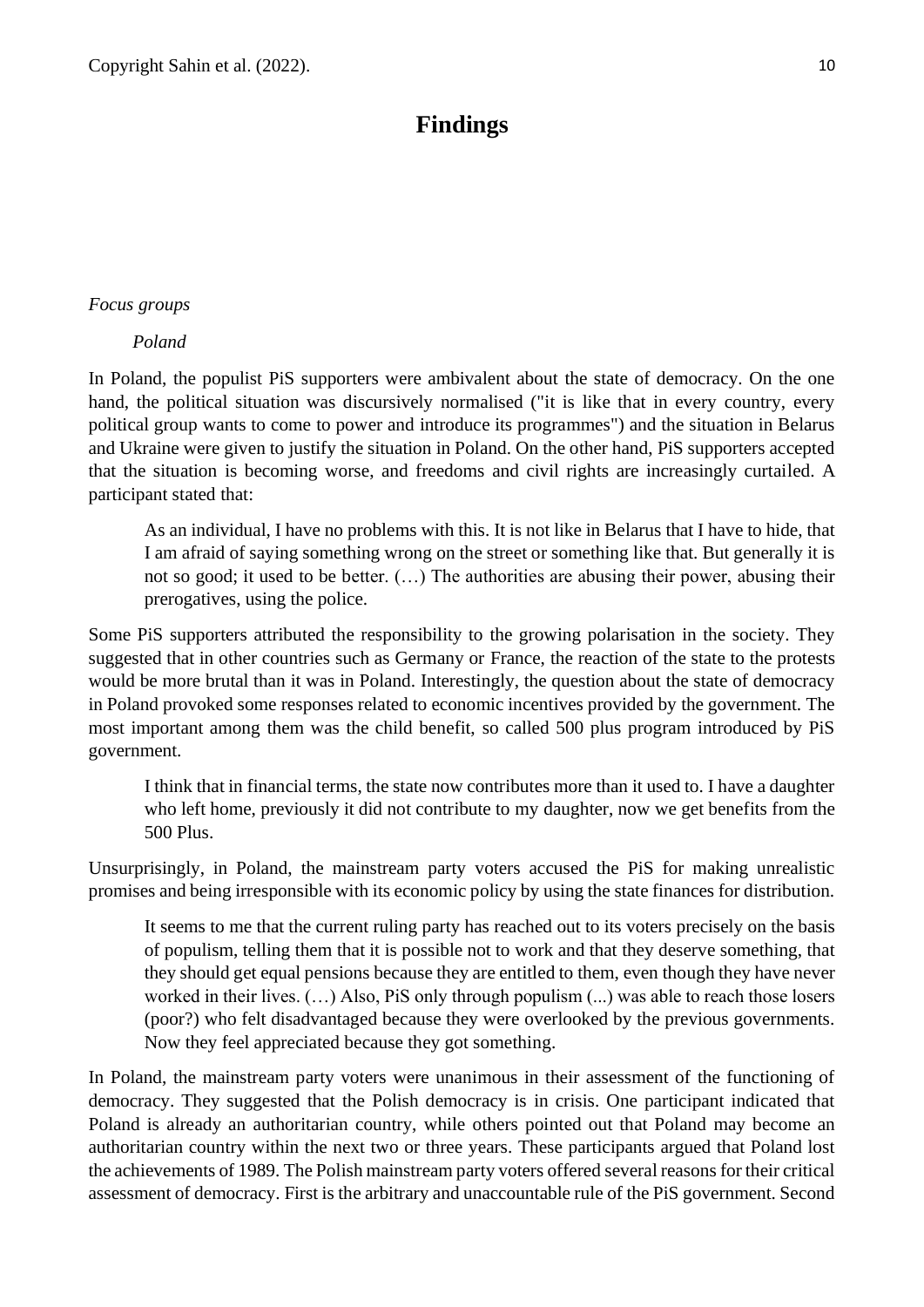are the reforms in the educational system, ideological changes introduced in school curricula, political exploitation of the history. Third are the limitations imposed on the freedom of expression and the brutality of the police. Fourth is the disappearance of the checks and balances system and the elimination of the separation of powers. Fifth is the concentration of power in the hands of J. Kaczyński and the privileged position of the Catholic Church.

Opposition participants claimed decisively that they did not feel represented by the current political system at all. One participant stated that:

They do not take our voice into account at all. (…) All the legal changes are so rapid, everything is written carelessly, the authorities introduced quietly some laws and several strange things, at night during some strange sessions in the Sejm.

Another opposition voter undermined the claims of the current government to represent the majority of Poles by saying that she personally did not know any PiS voters. Yet another explained that PiS voters were ashamed to admit they voted for PiS that is why they are relatively invisible publicly.

In Poland, both PiS voters and the opposition voters suggested that they do not feel represented by the political system, which they perceive as a distant domain dominated by the political elites. They expressed their lack of trust for politicians, and accused politicians for antagonising the society and thinking only about their own interests. Similarly, there was a lack of trust in the media, especially public television accused of spreading propaganda and extreme bias. Importantly, the topic of abortion and the legal changes restricting the ability to perform it surfaced in this context. For instance, a PiS voter said that:

Nobody understands us. Nobody listens to us despite all the social protests. (…) In every country, women have a choice. I'm not saying I'm supporting abortion, but I should have a choice. And so should every one of us.

Moreover, the PiS voters, despite the fact that it supports the government policies, were quite critical of the state television. A PiS voter explained that:

I also don't like the fact that Polish Television divides people. It's enough to turn on what propaganda there is. There always has to be a sting of something or someone [...] Journalists should be impartial.

An opposition voter argued that:

I always liked to have information from different sides so that I could form some kind of opinion about it. But at the moment I just can't watch public television. I'm even allergic, when my parents turn on news on public TV. I just go out to my room, close the door and turn on my TV to watch some cabarets, so I would not hear what's being said there. It's impossible to listen to it. You just can't.

# *Spain*

In Spain, our focus groups found that participants identifying with the right-wing VOX were more extreme in their arguments. They showed higher levels of frustration and distaste for politicians. They also demonstrated higher levels of indignation and fear against other groups of society that are considered beneficiaries by the current policies, which they defined as criminals, people who do not work, and illegal immigrants. They suggested that Spain needs a corrective, as there is a lack of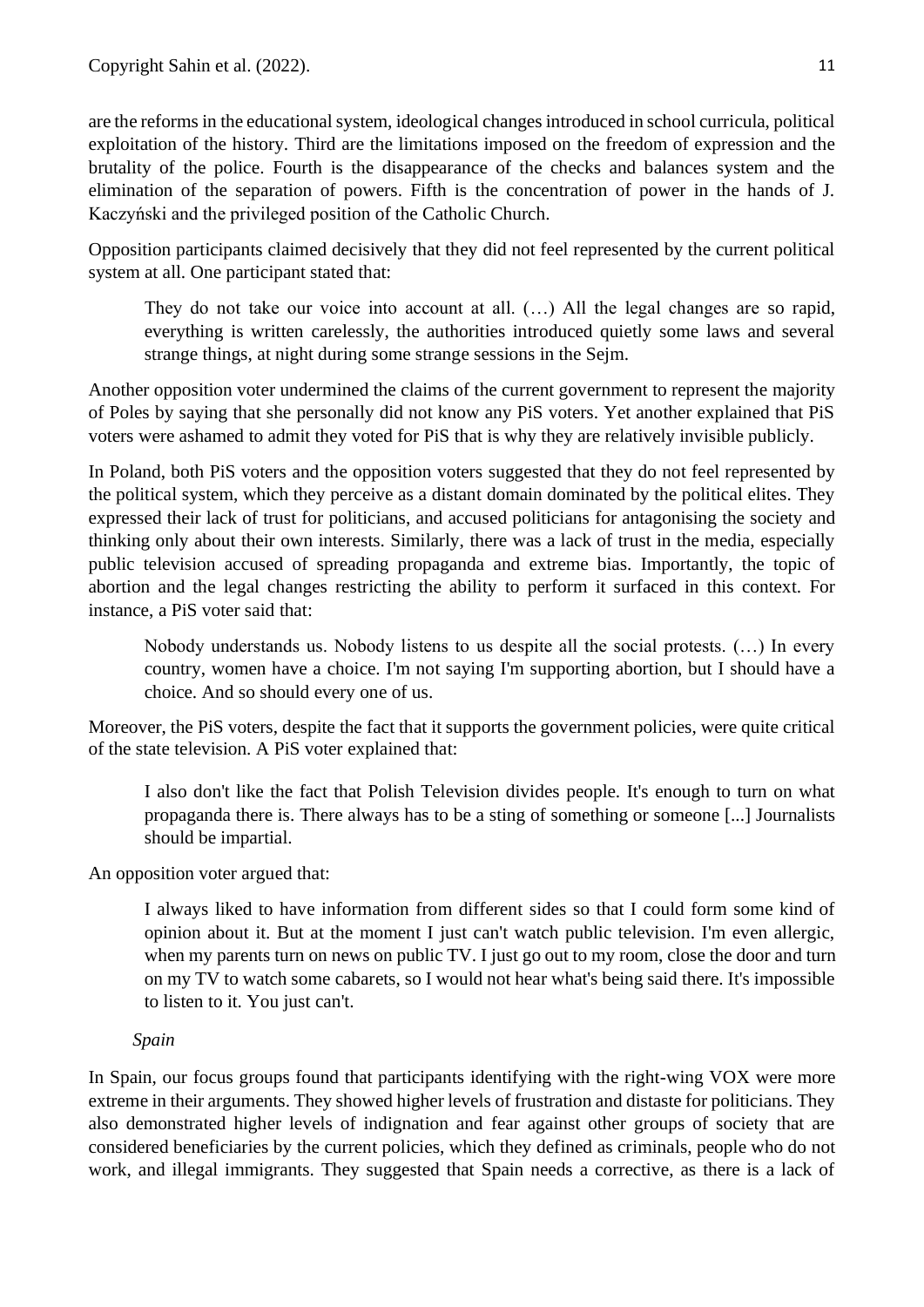respect for Spanish "values" and the society is too permissive. While talking about immigrants, one VOX voter suggested that:

Anyone who comes with a job is fine, but what does not seem OK to me is that everyone enters (in the country) and no one controls it.

Maybe unsurprisingly, the VOX voters also showed less satisfaction and confidence in democracy. They argued that until the foundation of VOX, they were not represented in the system. Some VOX voters suggested the existence of an unequal system benefiting some sections of the society over others. Groups such as radical women/feminists, illegal immigrants, squatters, LGTBI+ community, unemployed/poor/non-working people, and criminals have been gaining more power and creating this unequal situation. This, according to VOX voters, contributes to a feeling of discomfort and the will to stop, or even to fight against it. According to VOX voters, a vote in VOX seeks a restoration of equality and justice instead of benefiting these groups.

Unlike VOX voters, the voters for the left-wing PODEMOS did not hold immigrants or other specific actors for what is happening in Spain. They are at unease about losing jobs and about economic uncertainty and inequality, which they believe will be exacerbated after the pandemic. The PODEMOS voters demonstrated more awareness about the effects of different factors and phenomena such as populism, social networks or polarisation also at the social level in the balance of the current situation in Spain. In fact, they suggested that right-wing populism is one of the dangers that Spain is facing today. In our participant's words:

The current political situation in Spain is characterised by increasing disunity, selfishness and lack of empathy, which are the main conditions for far-right populism.

While voters of the right-wing and left-wing populist parties demonstrated a significant dose of pessimism for the Spanish democracy, the voters of mainstream parties displayed a less bleak view of the situation. They are also somehow ambivalent with the future, acknowledging the current economic crisis but also hoping for a change in the social and the economic paradigms. A mainstream voter for instance suggested that though crisis and pessimism exist, there are also reasons to be resilient and hopeful.

Surprisingly, the PODEMOS and non-populist citizens in the focus groups share more values than expected. Both groups were critical about the current democratic system, but basic trust in the system is maintained. The remaining trust is based on the belief that the system, has still room for improvement. They shared the belief that different institutions and different politicians reflect different facts about the world, and they therefore, rejected the idea of criticising them all. These groups have more trust in democratic checks and balances systems and they considered the alternation of power as a sign of healthy democracy. The *othering* in these groups appears to take place between the working classes and the upper classes. They suggested that upper classes are the ones who really benefit from the current political and socio-economic dynamics.

# *France*

In France, both populist LFI voters and the mainstream party voters did not agree on the definitions and the effects of populism. For example, for the LFI voters, populism constitutes an ideology worth defending. They regularly refer to Chantal Mouffe, who is a social scientist who perceives populism as something that could contribute to democracy. In this respect, the LFI voters argued that Marine Le Pen is not a populist leader but an extreme-right leader. One LFI voter stated that: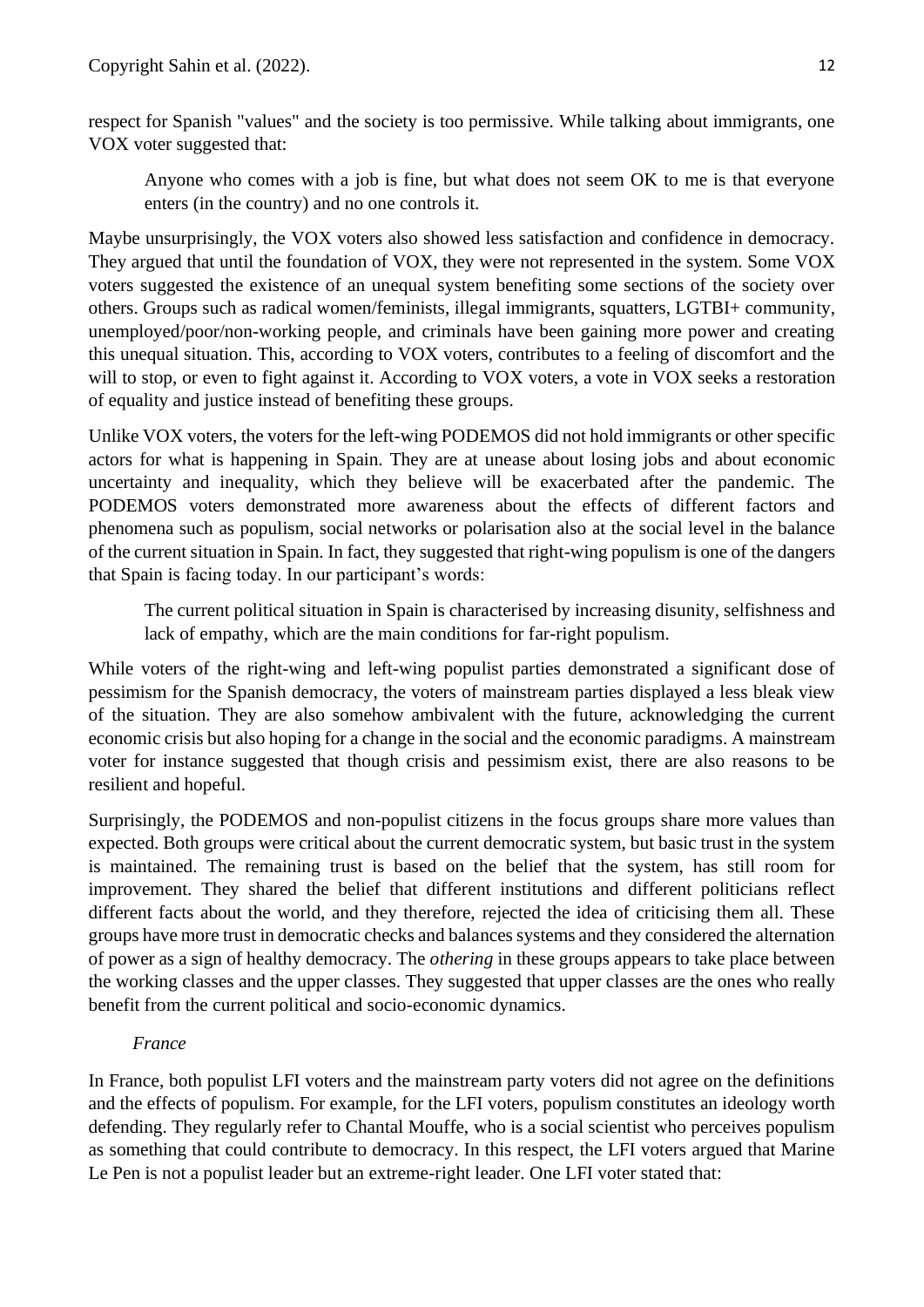For me, populism is rather good news, because it means that there is a desire to return to a form of collective will, indeed, to oppose something. (…) I think it is a way like any other to get out of the neoliberal phase towards a more collective phase.

While the LFI voters consider populism as something good, mainstream party voters associate populism with the extreme right and therefore as something constituting danger. A participant emphasised the potential drifts of populism:

Populism, populisms, it depends on which one we are talking about. Are we talking about a populism, a strategy rather like LFI or Podemos? Or are we talking about a national populism like the RN, for example? I think that the populist strategy, or at least the populist rhetoric, can be a danger for democracy by conveying ideas close to the extreme right.

This kind of thinking also led some mainstream party voters to criticise the LFI's strategy:

The idea that I have of it is precisely that populism is a way of summoning the people, whereas, and I think that Mr. Mélenchon knows this, the people do not really summon themselves, but rather, they burst in. They burst in during the (French) Revolution, They burst in again in May 68.

The mainstream party voters also noted their pessimism for the future of politics. For them, politics is similar to a choice by default, where not only the figure of Marine Le Pen, but also of Emmanuel Macron is very widely criticised:

Afterwards, I really agree with Sophie about the fact that there is a very depressing, even despairing, side with the fact that we can approach, at our age, these subjects with so much pessimism. I know that it is also something that makes me want to fight because I am also aware of how much democracy will be in "danger" in the years to come, and that it will be something else than having voted PS or UMP in the 2000s. So, it is both very frightening, but there is also a desire to be interested in all this.

In this respect, our interviews show that French democracy faces many challenges and that mistrust is present among the most politicised categories of youth. From their perspective, the problem regarding politicians is not a matter of being populist or not, but to be trustworthy.

# *Turkey*

Regarding the functioning of democracy, the populist party voters in Turkey expressed mixed feelings. Some participants suggested that democracy in Turkey is a better place, as the AKP government implemented important reforms allowing veiled women to attend to universities or by recognising more freedom for Kurds. Other participants, in this group, however, disagreed with this opinion. For instance, a participant suggested that democracy has a lot of room for improvement. She said that:

Of course, we are much comfortable with respect to certain issues (that existed before). However, when you express your opinions on the Internet, you can find yourself in the prison. There are still certain restrictions, this is what I personally believe.

Another participant expressed support for this opinion by arguing that the minority rights are not protected or respected in Turkey. This participant explained that certain policies influencing people's lives should not be implemented before taking opinion from all segments of the society and this, according to the participant, is not the case in Turkey. Related to the functioning of democracy, the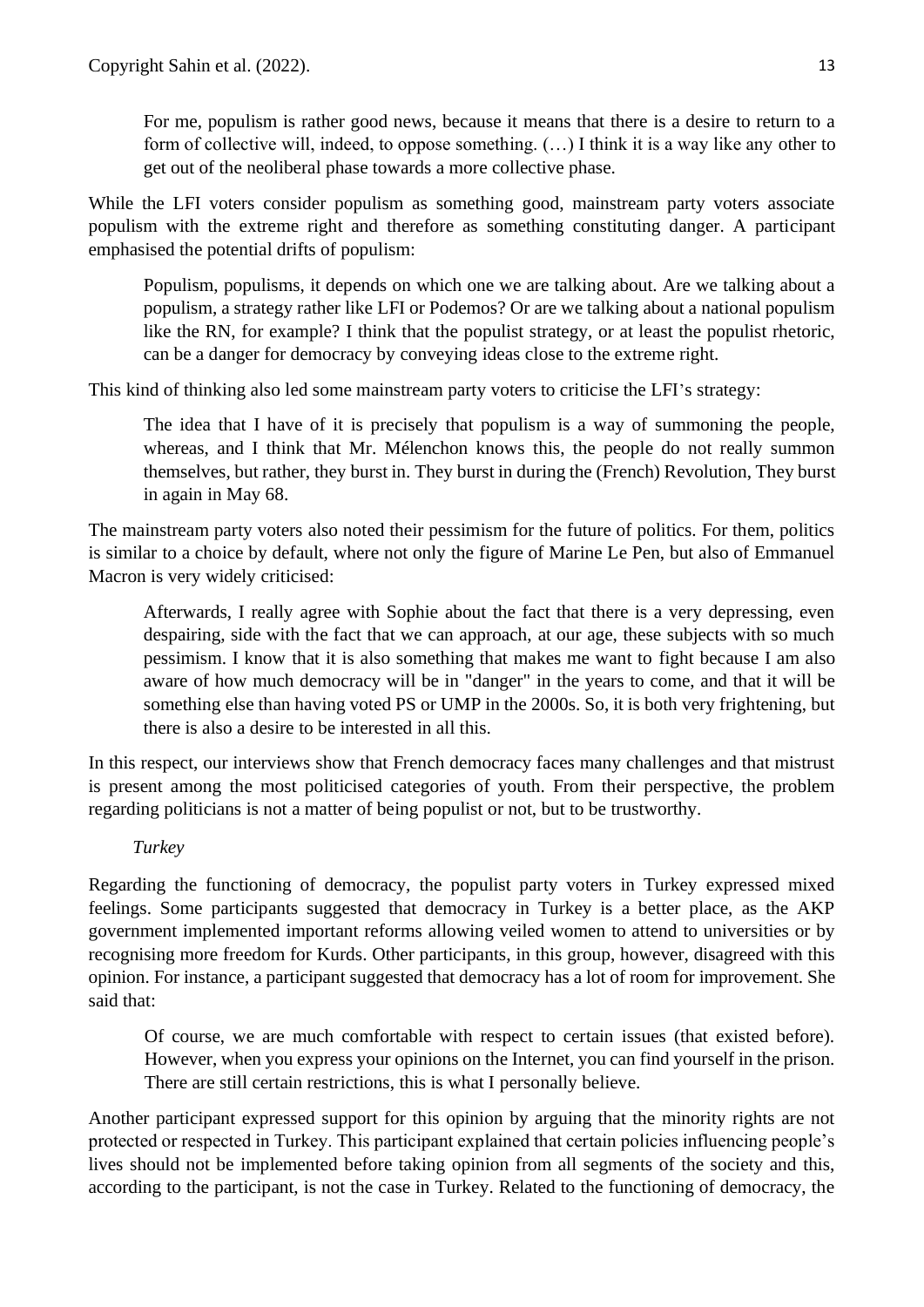populist party voters did not express high trust for the political class. For instance, a participant claimed that politicians create stirs in order to advance their own political agenda. Another suggested that those politicians, who considered each other as archenemies in the past, are now allies, a situation leading citizens to question these politicians' credentials.

Despite these reservations, the populist party voters in Turkey demonstrated support for the AKP policies on economic grounds, which is in line with our findings with respect to the populist party voters in Poland. One participant expressed this feeling by arguing that, economically speaking, people are in a better state and citizens have access to luxurious lifestyles in Turkey. Another participant said that despite the fact that the current government is also corrupt like previous government, at least they implement project benefitting the society. This is a view that was voiced and supported by other participants as well in this group.

The populist party voters in Turkey do not think the media impartial and credible. One participant, for instance, argued that:

I believe there are no impartial media today. (…) The state of the media today is abnormal. There is a war about (influencing people's) social perceptions.

These negative perceptions include the social media as well. As another participant said that both the government and the opposition use social media platforms to disseminate their message, probably making it even more difficult to reach impartial knowledge.

Mainstream party voters were in consensus when suggesting that democracy does not exist in Turkey. One participant in this group, after defining democracy as the presence of freedom of speech, suggested that democracy ceased to exist in Turkey. She said that:

It is as if I am entrapped in a clamp or a jar. Despite my best attempts, I cannot break free. In other words, I feel that my freedom has been taken away from me.

Another participant confirmed this view. She said that though the presence of democratic rights in Turkey has always been an issue, the establishment of a 'one-man regime' in Turkey created a situation where individual freedoms could be curtailed at any time and without any obstruction from any institution. Other participants suggested that the tyranny of the majority and the lack of respect for the rule of law are two acute problems regarding Turkish democracy.

In addition to their views on Turkish democracy, mainstream party voters also complained from discriminatory practices in Turkey. A participant expressed that because the current government is encouraging religiosity, unveiled women wearing jeans or miniskirts do not feel comfortable in the public anymore. She said that veiled women are held in high esteem while other women are discriminated because of the way they dress up. Another participant suggested that this situation causes many women to veil themselves, as they feel a pressure to do so. According to this participant, a considerable part of veiled women would take their veils off in case of an alternation in government.

Though mainstream party voters held the current government responsible for political polarisation in Turkey, they also expressed distrust for politicians in general. One participant defined politics as 'an art of lying to the people' while another mainstream party voter argued that any politician who comes to power wants to stay in power forever. According to this participant, lying to the people is an instrument that politicians use in order to solidify their position. When asked if there are any particular names that they trust, some respondents mentioned Ekrem Imamoglu and Mansur Yavas, İstanbul and Ankara mayors respectively, who defeated government candidates in the 2019 municipal elections.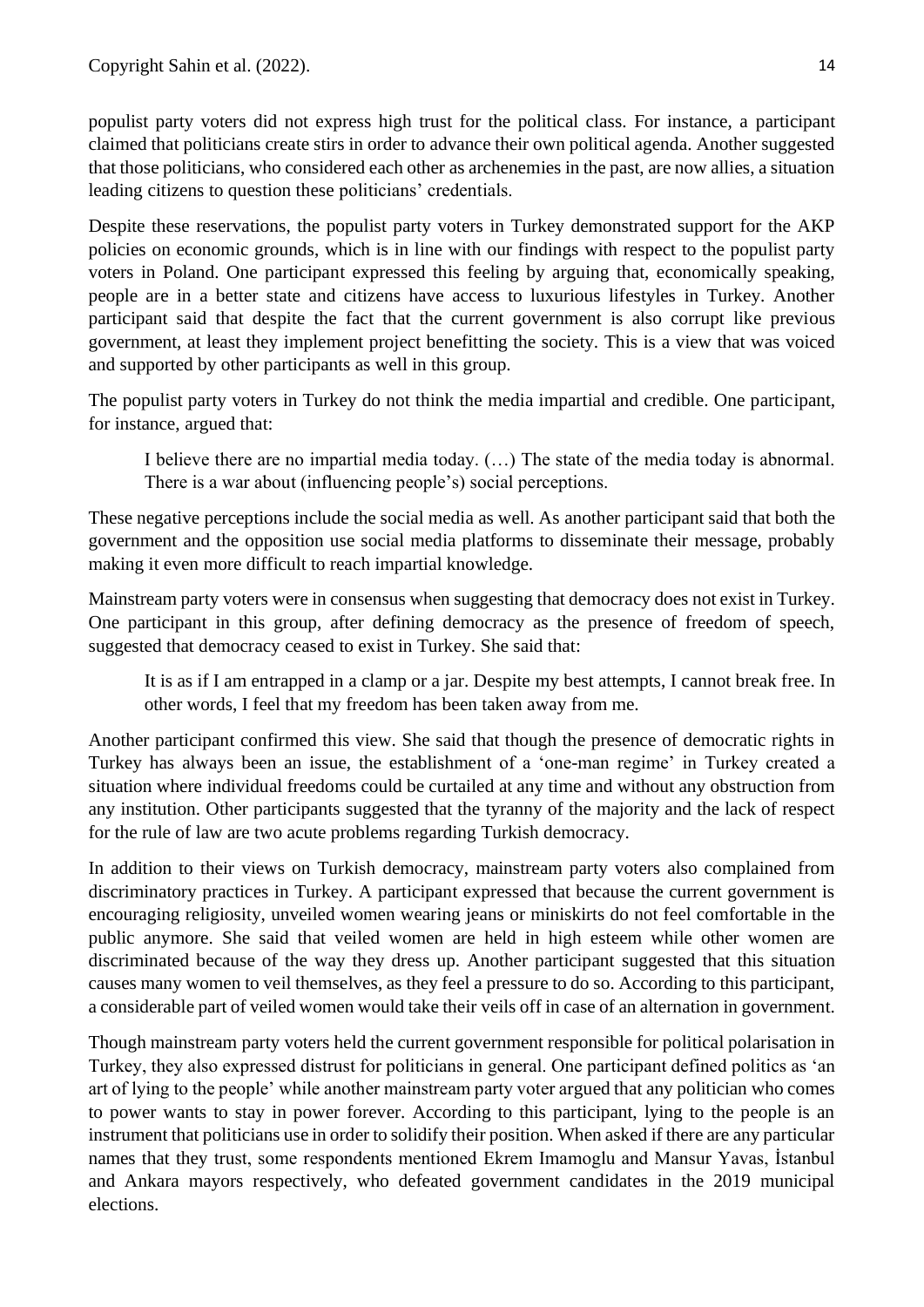Mainstream party voters argued that economic and religious incentives are two major factors behind the support for the current AKP government. One participant argued that social assistance programs established by the AKP government compels many citizens to continue voting for this party. Another participant suggested that the AKP exploits religion and people's religiosity to bolster support. Interestingly, one participant stated that the absence of alternatives, a motive that was also mentioned by an AKP voter as well, is another reason for the AKP's ability to protect its voter base.

Mainstream party voters, unlike the populist party voters, argued that social media platforms are important for the opposition. This is because according to participants in this group think that mainstream media is under the governmental control and "*social media is a very important opportunity for opposition leaders who cannot present their views on mainstream media*". Despite this fact, similar to the populist party voters, the participants in this groups were also hesitant in freely expressing their views on social media, as "any view that is not considered dissenter could be labelled as pro-FETO or pro-PKK (two organisations considered as terrorist in Turkey)".

# *United Kingdom*

As to the functioning of democracy in the UK, participants who voted Leave in the 2016 Brexit referendum did not express high levels of concern, a situation that is in contrast with the populist party voters in Poland, Spain, and to some extent in Turkey. A participant argued that:

(…) generally it works well in this country. I think you've only got to look at countries that don't allow it, to realise how fortunate we are. Can we just take it for granted that you can stand on a corner and say what you like? Well, obviously within reason, no profanities or… but you, you try that in China or, you know, some other countries and you're not seen again.

Another participant agreed by saying that especially the way democracy works at local levels in the UK should be perceived under a positive light. Despite expressing their positive attitudes towards the way democracy works in the UK, participants in this group also shared their concern for the representative power of the current system. For example, a participant observed that though UKIP collected 12% of the votes in the 2015 general elections, it did not win even a single seat in the parliament.<sup>13</sup> Another participant noted that the current government could take steps to increase the representation of the working class people in the system. Nevertheless, one needs to note that none of the critiques in this group refer to structural problems creating issues for the functioning and the legitimacy of the system.

The focus group study with the Leave voters revealed that participants in this group do not perceive major problems regarding the mainstream media in the UK. This is not the say that there were no critical voices. For instance, a participant argued that the mainstream media tends to be biased whether it is in the UK or in the US. Having said that, participants explained that they consider BBC somewhat reliable as a news source. Participants in this group, however, considered social media, under a different light. After defining social media like a plague, one of the participants further said that:

I mentioned before, there's a code of … certain code of conduct within the person within the news that what is reported. It has to be factual to quite a high degree. Whereas, you know, on,

<sup>&</sup>lt;sup>13</sup> Please note that this participant is probably unaware of the fact that Douglass Carswell was elected as an MP for UKIP in this election.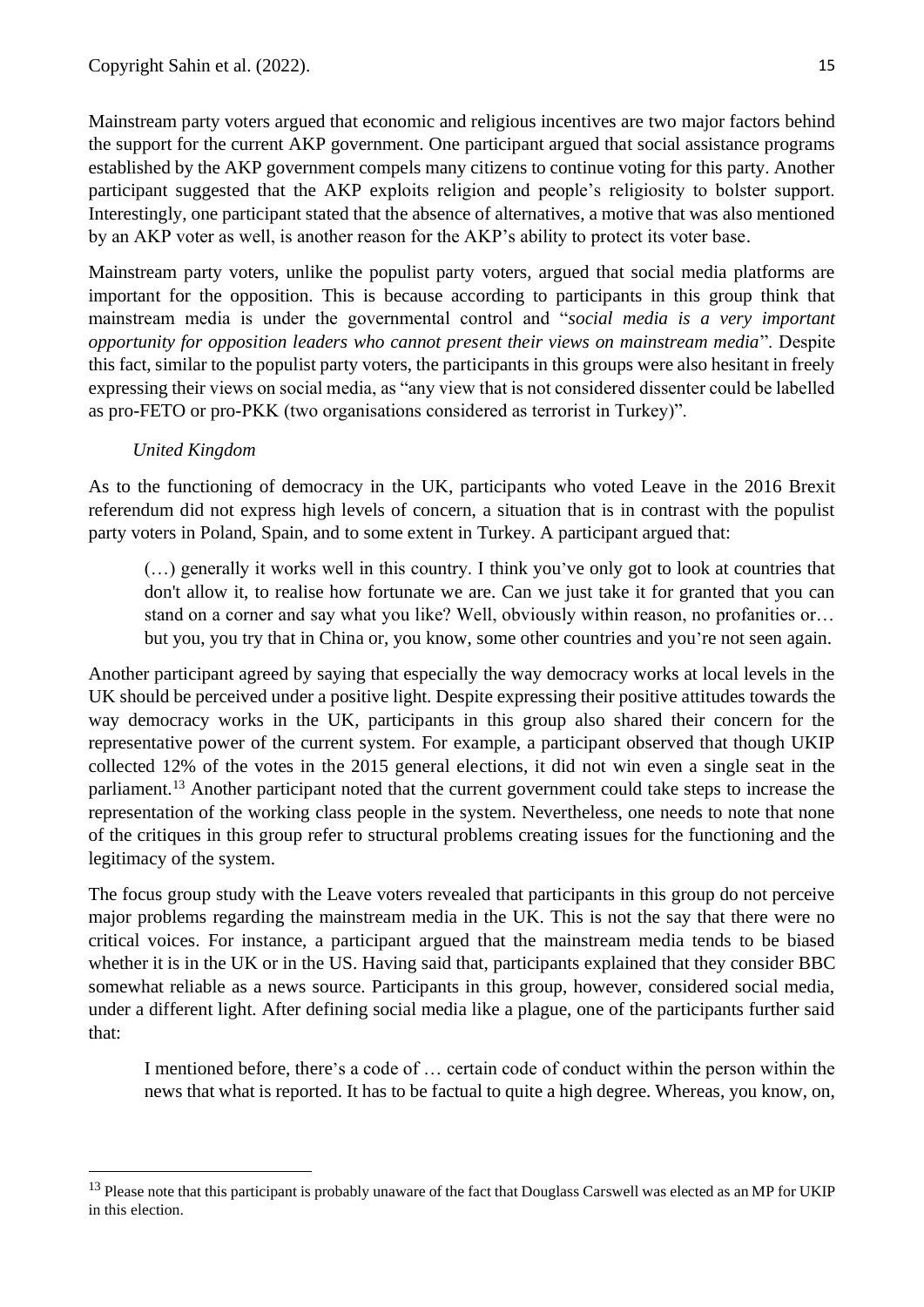on other forms of information again, Facebook and social media, there's a lot of disinformation.

Participants in this group cited numerous reasons on why they voted 'Leave' or voted populist parties such as UKIP or Brexit Party (now Reform UK). According to these participants' statements, taking back control of Britain's own affairs is a major motivation explaining their voting behaviour. A participant explained feelings in the following way:

What we have done is that we have released the chains around us, and now it's about what do you, you know, what happens with that freedom to be able to do things in a different way.

Though some participants suggested that their decision to vote 'Leave' had nothing to do with immigration, other participants argued that being able set limits on immigration without relying on the EU rules was a motivation for voting 'Leave'. A participant, for example, said that:

Well, before it was just an open border. Anybody who lived in Europe could get into Britain. It's only a small island. There's only so many things. There's only so many school places. And so many houses, there would be a limit at some point. Now we've got that limit and we can set it because I've been told what to do by Europe.

Participants who voted 'Remain' in the 2016 Brexit referendum were more pessimistic about the functioning of democracy in the UK. One participant stated that because the UK did not lose a war in the last couple of hundred years, it did not have any chance to renew itself and its institutions the way that the Continental Europe was able to do. Accordingly, this participant concluded, archaic institutions such as the House of Lords and first-past-post system are still in place. The participants also mentioned the existence of a democratic deficit as too much is centralised in Westminster or Holyrood. Another participant agreed with this point by saying that:

I think there are certain characteristics about democracy or tests as it were. And I mentioned just for transparency, accountability, parliamentary processes, and subsidiarity. And by the last one, I mean the level at which decisions get made. The empowerment of civil society to make decisions. So, these features if you take Holyrood, for example, as a very, very little transparency, and there's lots of case studies to show that freedom of information, this kind of problem accountability is, is masked by the way, in which intermediary bodies are placed between government and civil society.

The participants in this group also stated that politicians are not to be trusted. A participant, for example, observed that lobby groups tend to undermine democracy and he/she does not trust the elected leaders especially in England, as elected politicians listen to lobby groups more than to the people who actually voted for them. Another participant argued that professionalisation of politicians is a major issue. This is because career politicians lack strong ties with the society, which this participant consider as a factor that is in contrast with democracy.

In contrast to the Leave voters, participants in this group expressed less trust towards the mainstream media. In particular, our participants were critical of the BBC. One participant, for instance, observed that in recent years the BBC suffered from the deterioration and the standard of the discourse. Another participant suggested that because pro-Tory right-wing businesspeople own the majority of the mainstream media companies, it is difficult to find them trustworthy. This situation led some of the participants in the group to rely on local newspapers or online blogs and newsletters, rather than on mainstream media, to get their news. A participant preferring online blogs and newsletters over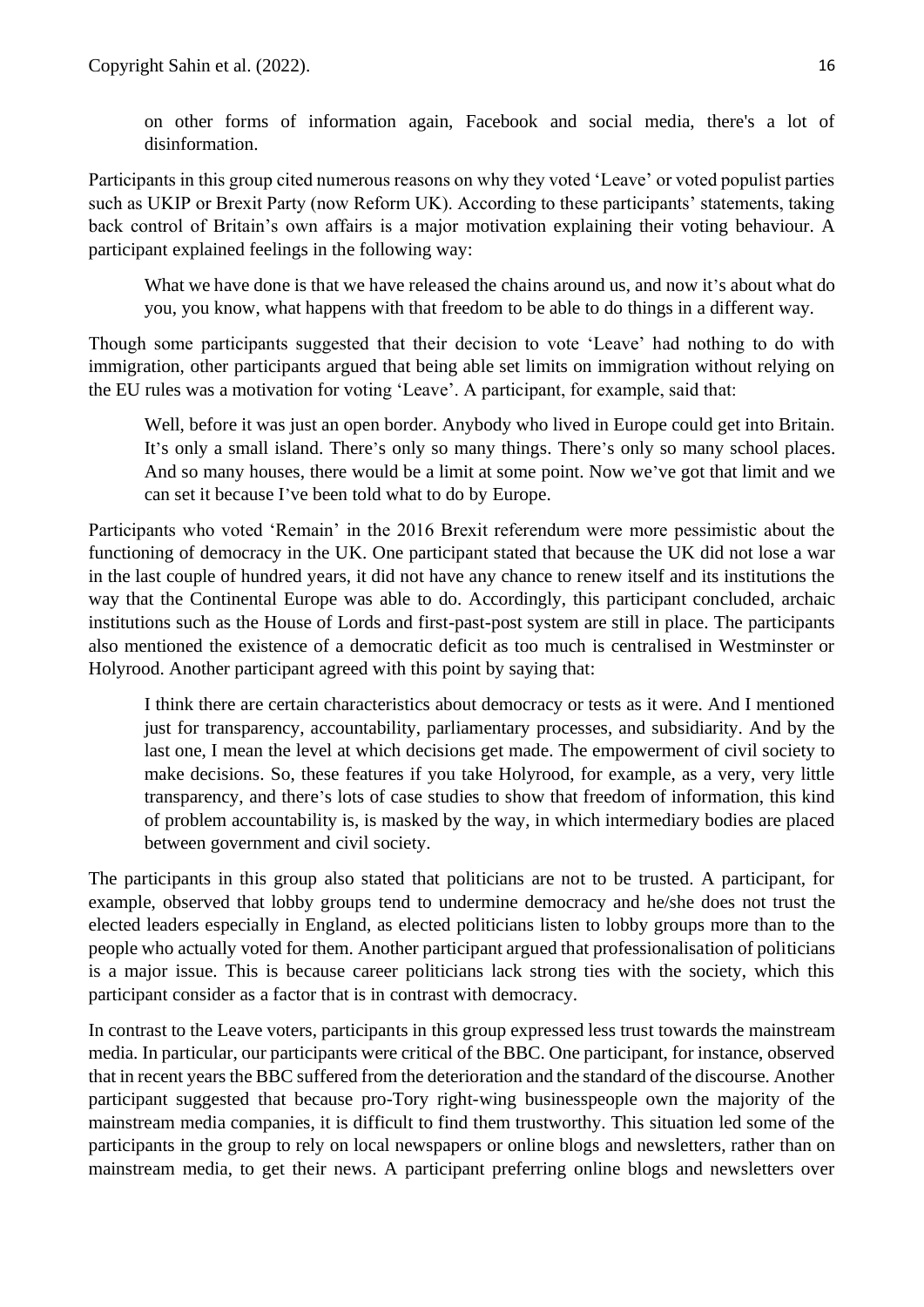mainstream media suggested that though these news sources could also be biased, it is possible to recognise this bias.

Participants also argued that social media, unlike mainstream media, presents a huge opportunity for the ordinary people to express themselves. A participant noted that there is fragmentation of discourse and tendency to react prematurely on social media. Nevertheless, one still needs to recognise its value because of the availability of 24-hour news and almost unlimited amount of information. The same participant concluded that given that democracy can only work when citizens are educated and have access to information, the significance of social media should not be undermined.

# <span id="page-16-0"></span>*Digital Dashboard*

We present the results of three different models. For the full results, please see the Appendix, as here we only present some prediction plots showing relevant quantities of interest.<sup>14</sup> The first model tests our expectation that the populist language used by the political actors in communication is imitated by users, as they post comments to the actors' posts on Facebook. Given our operationalisation, this relationship manifests itself empirically in a higher share of comments including populist language for the posts containing at least one populist word than for the posts containing no populist language. The results of this test are reported in table A1 in the appendix, and the predicted share of comments containing populist language is shown in Figure 3. The difference is small, but significant. The mean predicted share is of about 11% for the posts containing no populist language, and of about 15% for the posts containing at least one populist word.

 $14$  As discussed in the previous section, tables A1, A2 and A3 in the Appendix include two columns, one for the "share" component of the model and the other for the "zero inflation". In the case of the latter (right column in all tables) the dependent variable is the probability that the outcome is zero. As a consequence, coefficients are reversed with respect to those in the "share" model (left column). This difference is taken into account when calculating the predictions.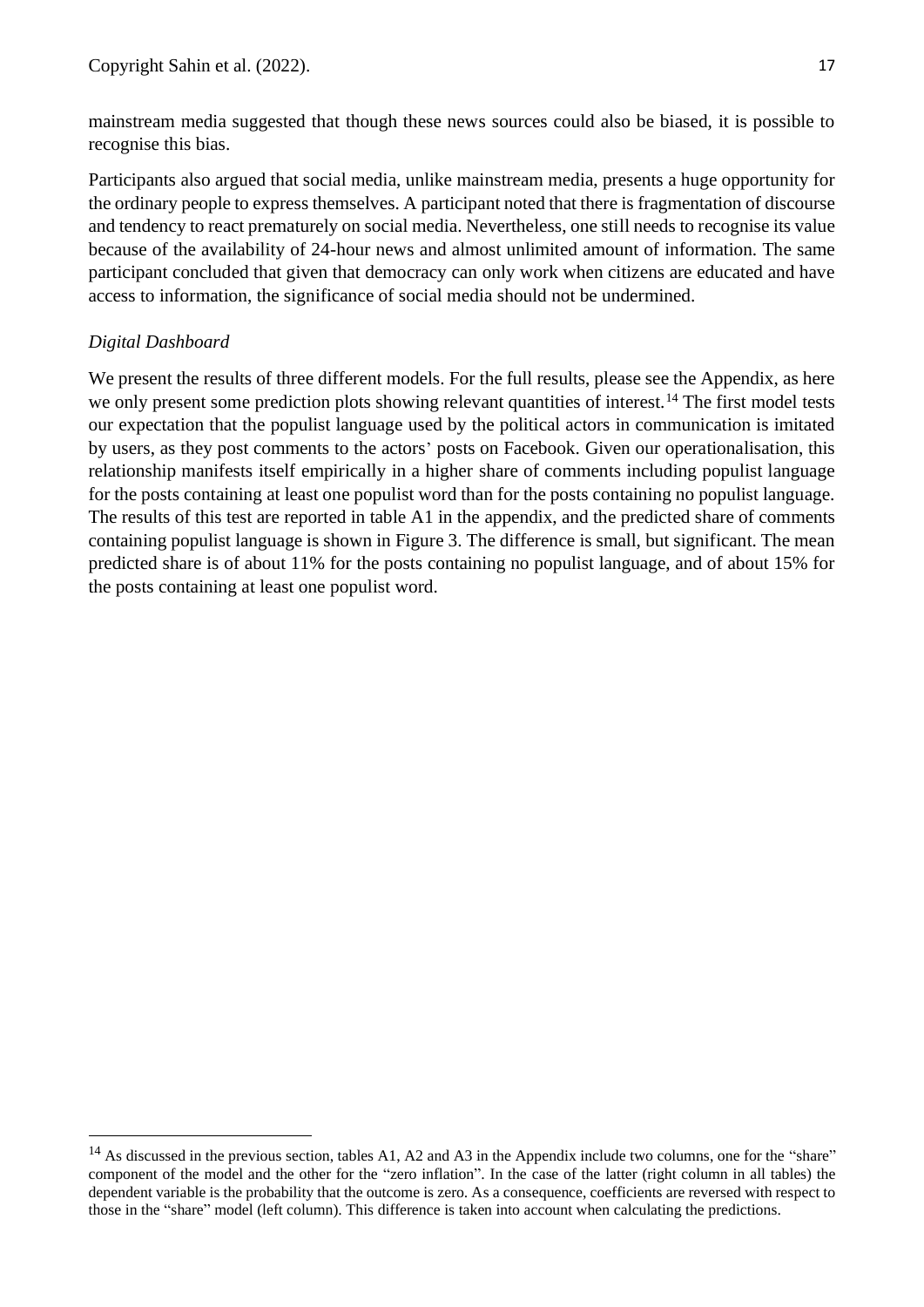

*Figure 3: Predicted share of comments containing populist language by post language*

Second, we studied whether posts by populist parties are more likely to get comments including populist language. Figure 4 shows that the predicted difference is not significant, meaning that, when Facebook users comment in response the posts of populist actors, it is not more likely that their comments would include populist language. This effect is observed when we control for the post content, that is, the effect of the source of the message independent from its content. However, we saw in separate analyses that populist parties are generally more likely to use populist language than mainstream parties. Hence, an external observer who does not take the content of the post into account would note that commenters of populist actors' pages are more likely to use populist language on average.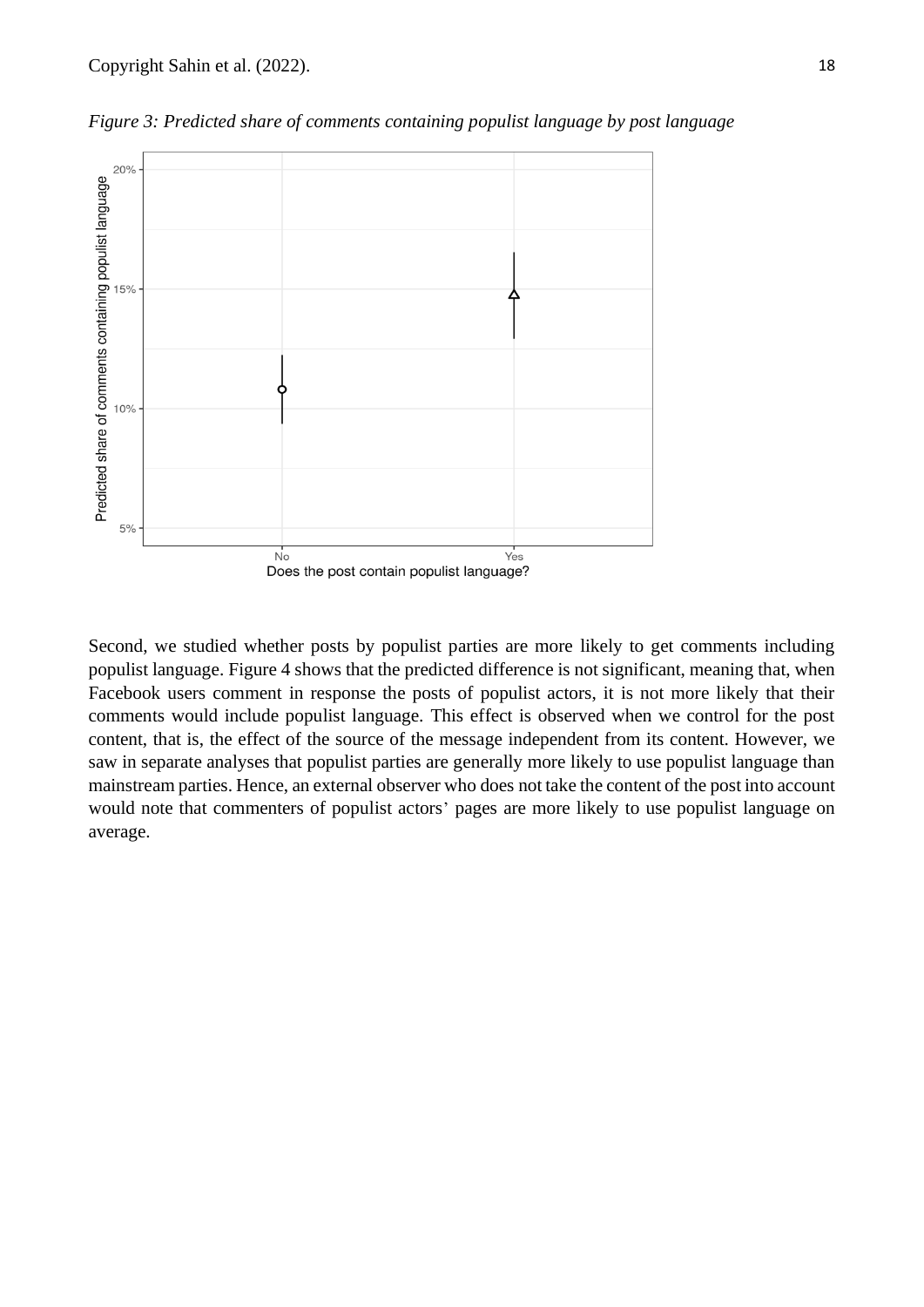



In sum, the presence of populist language in a post tends to be associated with more populist language among the comments, while the fact that a post comes from a populist party alone has no significant effect on the chance to find comments containing populist language.

It could be that populist language is more likely to be mirrored in the comments *if it comes from a populist party*, and therefore if the audience of users following the page (those who are more likely to be exposed to the post in the first place) is already predisposed to appreciate and use it. To test this expectation, we fitted a second model including an interaction between the "populist party" and the "populist language" variables (See table A2 in the Appendix). Even after introducing the interaction, the effect of populist language remains unchanged, while the effect of populist party becomes more ambiguous, with the negative effect in the share column becoming significant ( $p < 0.05$ ). However, inspecting the predictions of the two main effects (not reported here) shows no substantial differences from figures 3 and 4. On the other hand, the interaction effect is positive and significant in the share part, and negative but not significant in the zero inflation part.

An illustration of this effect is shown in Figure 5. As it can be seen in the plot, the effect of populist language in the post is positive and significant *only* when it comes from populist actors, while the difference is not significant when the post comes from mainstream actors. The prediction remains constant around 15% across populist and mainstream actors when the post contains some populist language, while the difference emerges when the post contains no populist language. In the latter case, comments are significantly less likely to contain populist language only for populist parties. This suggests that, regarding the use of populist language, the imitation effect is stronger for populist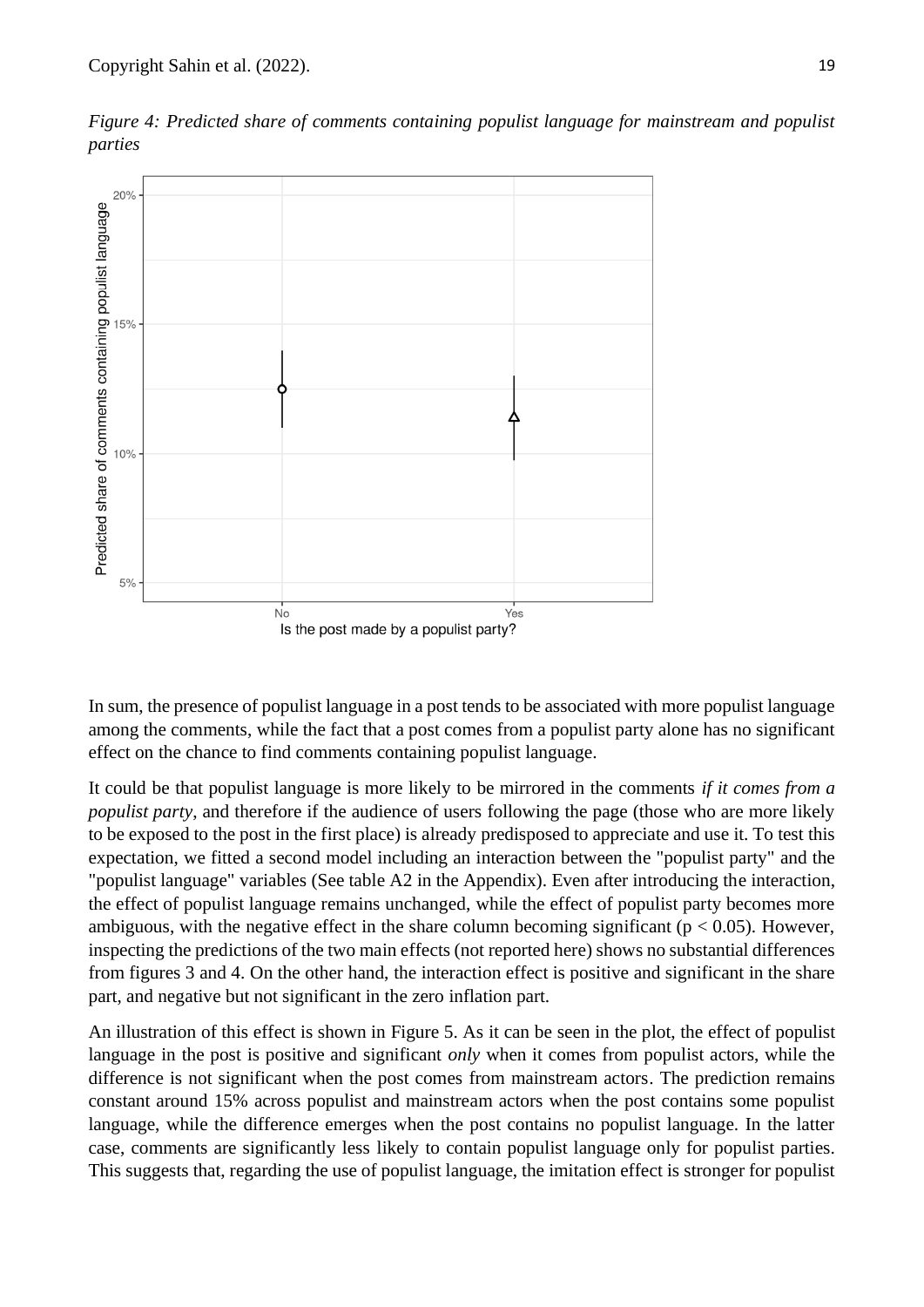actors than for mainstream actors. This might be due to the fact that users who support populist parties are more likely to comment on posts by mainstream actors than the other way round.

*Figure 5: Predicted share of comments containing populist language, interaction with post language and source*



This finding has some important implications. First, it suggests that the audience of populist actors on Facebook is different from the audience of mainstream actors, as they show a greater tendency to imitate the language used by parties and politicians. This is somewhat ironic if we consider that the language that is being imitated is exactly *anti-elitist language*, that is, a language that is commonly used to point at the malfeasances of political elites, of which parties and politicians are part. Second, based on this finding one could speculate that the common psychological mechanisms of political persuasion, such as motivated reasoning and all the biases that incur when an individual adopts the ideas and the positions endorsed by a party, are more easily deployed among populist supporters. However, this is just speculation, as this finding says nothing about the psychological mechanisms behind language imitation. Third, and as a consequence of the previous two points, this finding also suggests that populist actors have a great power to lead audiences on social media, hence they also carry a great responsibility for the quality of the environment that people encounter as they approach political content on those platforms.

One last question of interest is whether the observed imitation occurs in every country in our sample or just in some. To assess this, we ran another model including a set of interactions between the "populist language" dummy and the country dummies, reported in the Appendix in Table A3. The predicted share of populist language given the presence of populist language in the post in all countries is shown in Figure 6.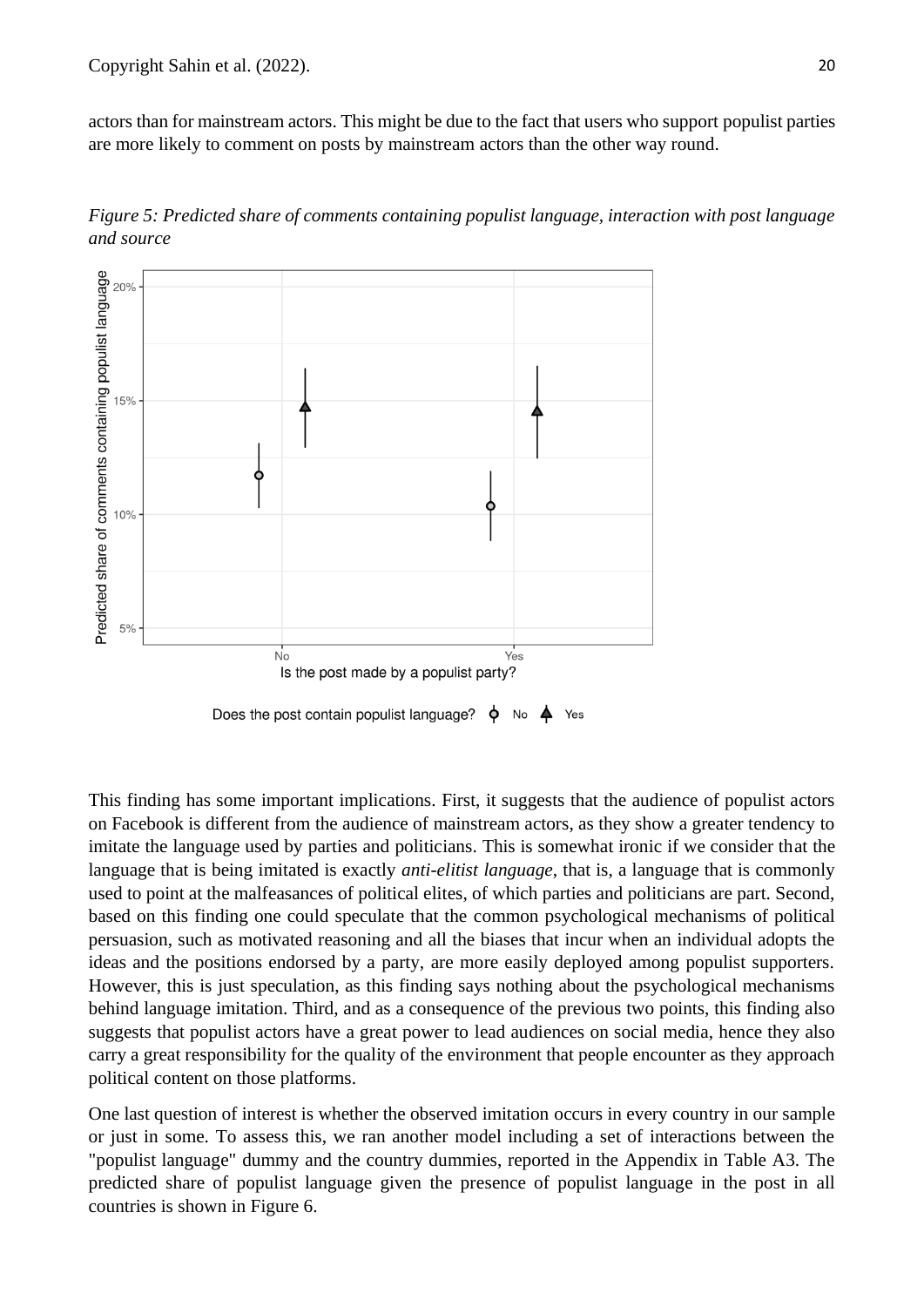

*Figure 6: Predicted share of comments containing populist language by post language and country*

 $\phi$  $\blacktriangle$ Does the post contain populist language? No Yes

As the figure shows, there is considerable variation between countries, both in the average share of comments containing populist language (ranging from about 2.5% in Turkey to about 12.5% in Germany), as already shown in figure 2. More importantly, the imitation effect occurs only in Italy and UK, to a very small but significant extent in Spain, and to a borderline unsignificant extent in Germany. In all the other languages, the relationship is positive but insignificant. It is hard to interpret these results in substantive terms, as there are no theoretical reasons to expect Facebook audiences to be more likely to adopt the same populist language of political actors in the comments. One could speculate that this difference is due to different functioning of the dictionary across the languages included. However, the same dictionary that is applied on the posts is also applied in the comments. Hence, even if the dictionary does not work well in some languages, we could have observed imitation in the words used. What is more likely is that this result reflects some cultural differences between countries in the ways individuals use Facebook that are not limited to populism and cannot be captured by our dictionary only.

# <span id="page-20-0"></span>*Experimental Survey*

We deployed the experimental manipulation with mixed results. There were statistically significant effects of manipulation on participants' zero-sum beliefs about immigration in our French and Italian samples, largely in accordance with our hypotheses. In the Spanish sample, the manipulation only marginally failed to attain statistical significance, while in the British and Polish samples, there was no significant effect of manipulation on zero-sum beliefs.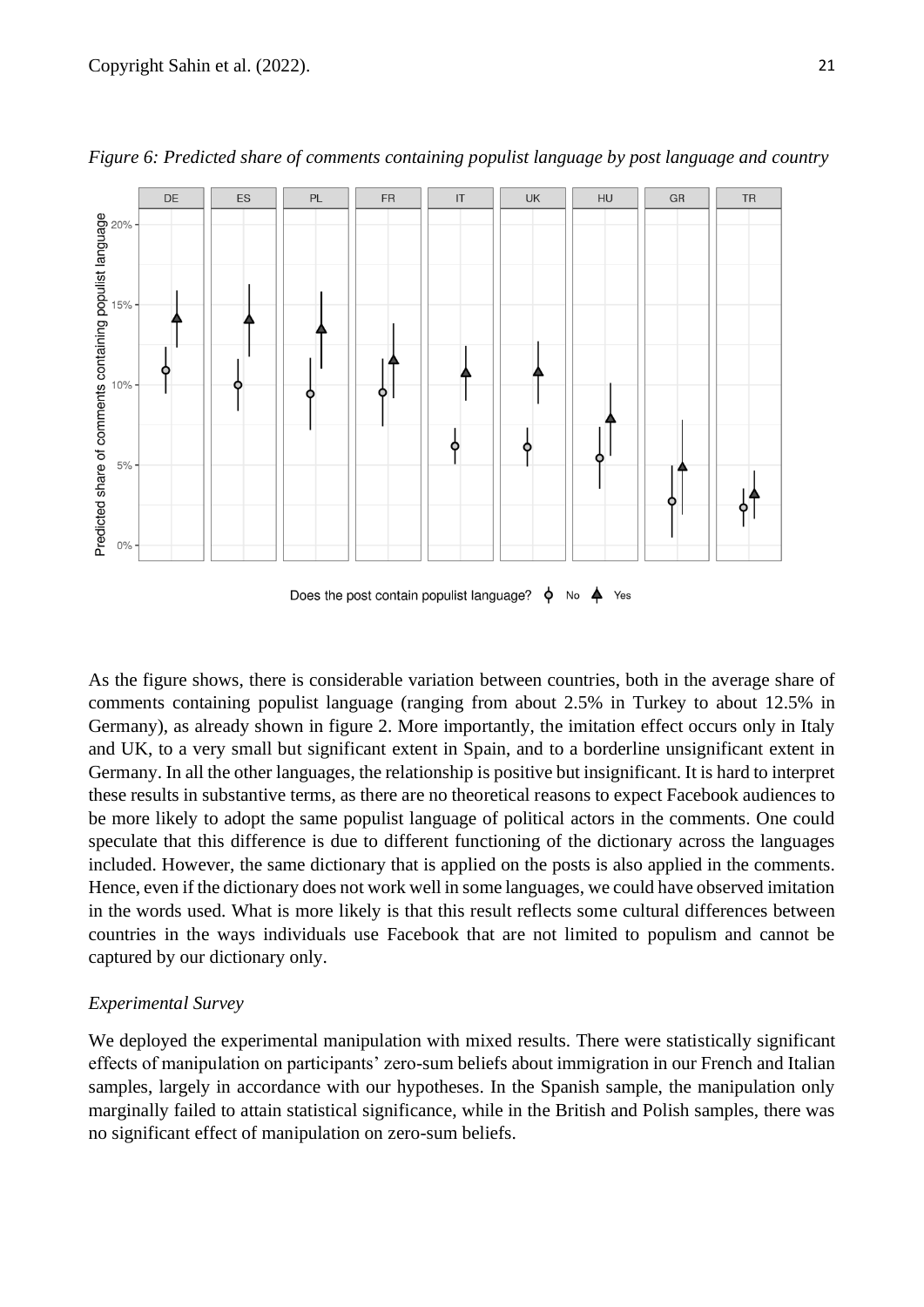Second, there was a main effect of gender on participants' zero-sum beliefs, so that males scored consistently higher than females in four of our five samples.<sup>15</sup> Thirdly, there were manifold correlations between our measures each of which predicting populist attitudes and intention to vote for a populist party. We now discuss these in detail.

### *France*

### *Experimental manipulation*

There was a statistically significant effect of manipulation on zero-sum belief ratings for participants in France.





*Table 3: ANOVA for Zero-sum belief ratings over treatment group*

|                       | Sum of Squares | df  | Mean Square |       | Sig.  |
|-----------------------|----------------|-----|-------------|-------|-------|
| <b>Between Groups</b> | 457.679        |     | 152.560     | 5.213 | 0.002 |
| <b>Within Groups</b>  | 11413.735      | 390 | 29.266      |       |       |
| Total                 | 11871.414      | 393 |             |       |       |

Looking at the post-hoc tests, we observe a mean difference  $(p < 0.05)$  between the control condition and each of the remaining three treatment conditions, which is largely in line with our predictions. But because there was no statistically significant difference among and between the treatment conditions, it appears that the in-group expansion manipulation did not work. However, although not statistically significant, the means plot uncovered a surprising

<sup>&</sup>lt;sup>15</sup> Due to an unfortunate omission by the lead researcher, we lack demographic data on the UK sample.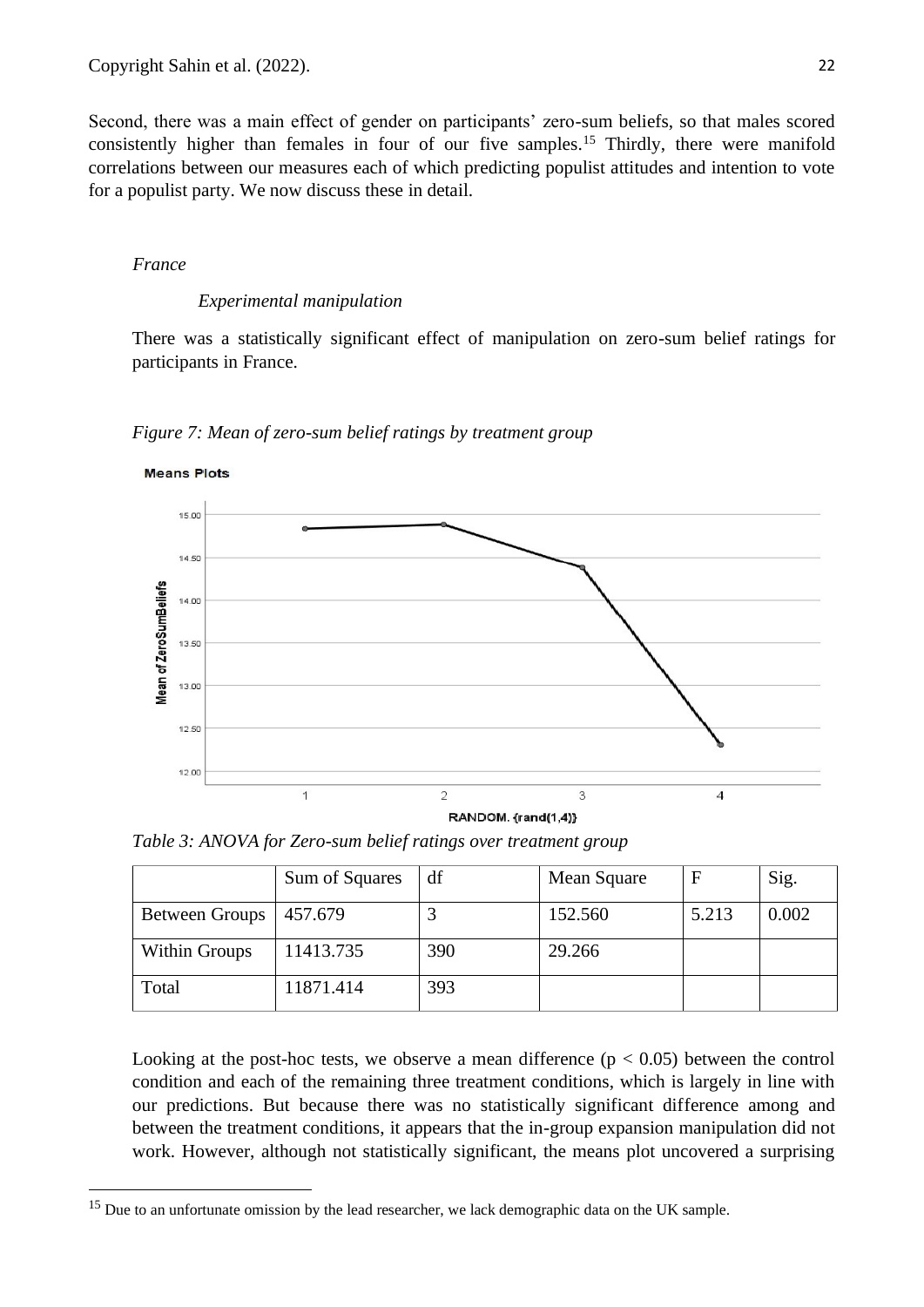trend. Participants in the in-group expansion condition (condition 2/ which described migrants as more similar to in-groups) exhibited slightly higher zero-sum beliefs than participants in both the basic zero-sum cue group (condition 3) as well as those in the zero-sum cue plus prime (primed to enhance the perception of a dangerous environment/ condition 1). Therefore, the manipulation worked to increase zero-sum ratings for all except the control condition, which is in line with our prediction.

### *Gender*

A main effect of gender on zero-sum ratings was significant, with males (dummy coded 1) scoring significantly higher than both females (dummy coded 0) and participants who identified with the "other" category (dummy coded 2). Likewise, females scored significantly higher than those not identifying as neither male nor female, and lower than males, while participants under the "other" category scored significantly lower than both males and females alike.

*Figure 8: Mean of zero-sum belief ratings by gender in France*





#### *Correlations*

ZSB, Pluralism, CN, and SDO emerged as significant predictors of populist attitudes, with Pluralism negatively predicting Populism. Moreover, ZSB highly correlated with SDO, Populism, and Pluralism, but failed to correlate with CN.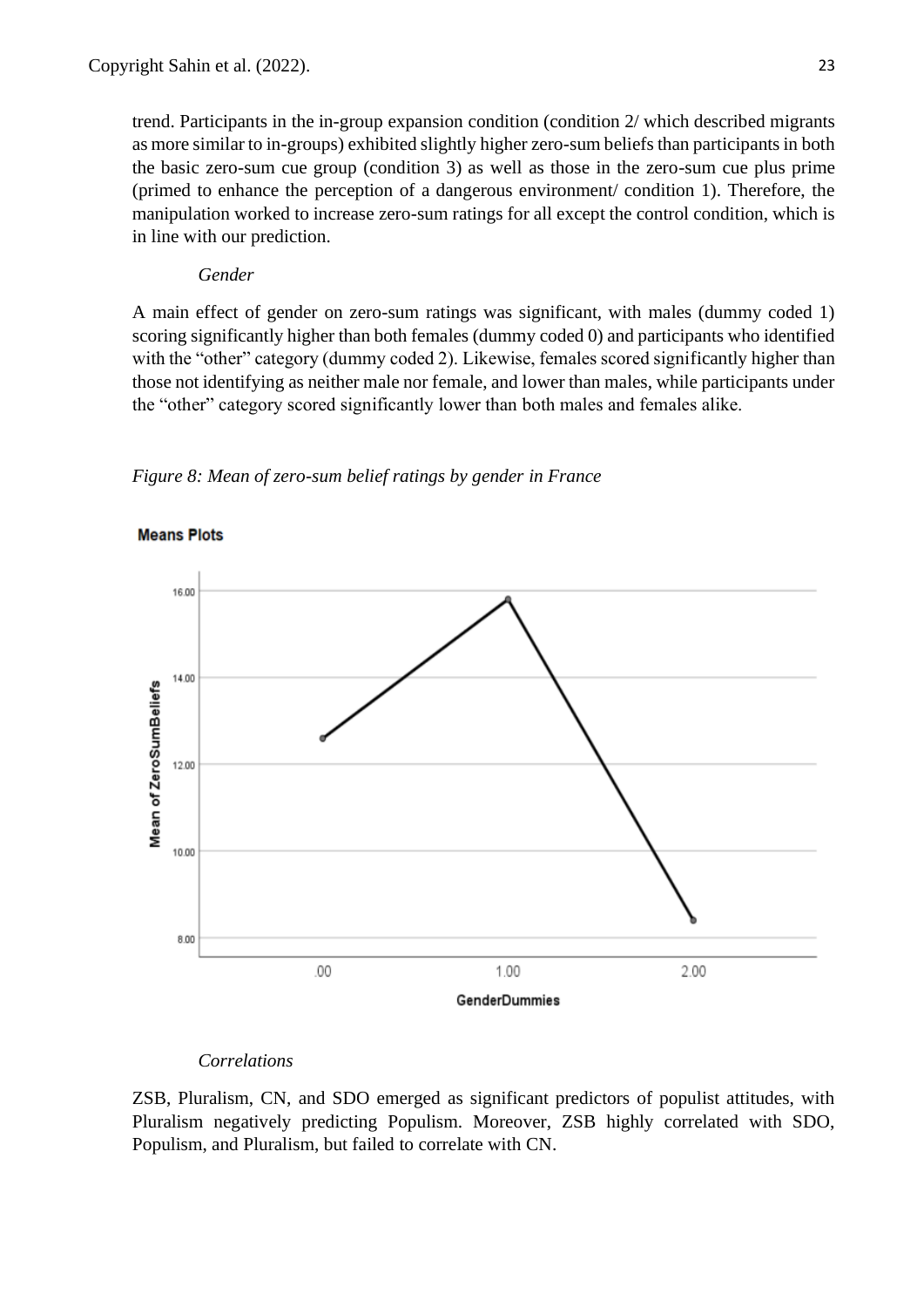#### *Populist vote*

One-way ANOVA revealed ZSB as a significant predictor of populist vote at the level of  $p <$ 0.5. However, when we introduced Zero-Sum beliefs in a model with multiple predictors (e.g. Collective Narcissism, SDO, and Pluralism), the scale lost statistical significance. Except for Pluralism, which negatively predicted a populist vote, none of the other scales deployed in this model attained statistically significance. CN was marginal but not significant. This suggests that the initial effect of Zero-Sum was carried by anti-pluralist views of intergroup relations, which are likely also captured in part by zero-sum beliefs about immigration. However, high ZSB, alongside the other scales, except SDO, predicted agreement with populist leaders, as well as serving as unique predictor for agreement with populist politician Marine LePen ( $p <$ 0.001).

*Italy*

#### *Experimental manipulation*

There was a significant effect of manipulation on zero-sum beliefs ( $p < 0.05$ ). Post-hoc comparisons revealed significant differences between the control condition on the one hand, and conditions 2 (zero-sum cues plus in-group expansion) and 3 (zero sum cues) on the other. Even though the difference between treatment conditions was not significant, there emerged a similar trend with the French sample where the in-group expansion manipulation went against our predictions to increase rather than decrease participants' zero-sum ratings.





#### **Means Plots**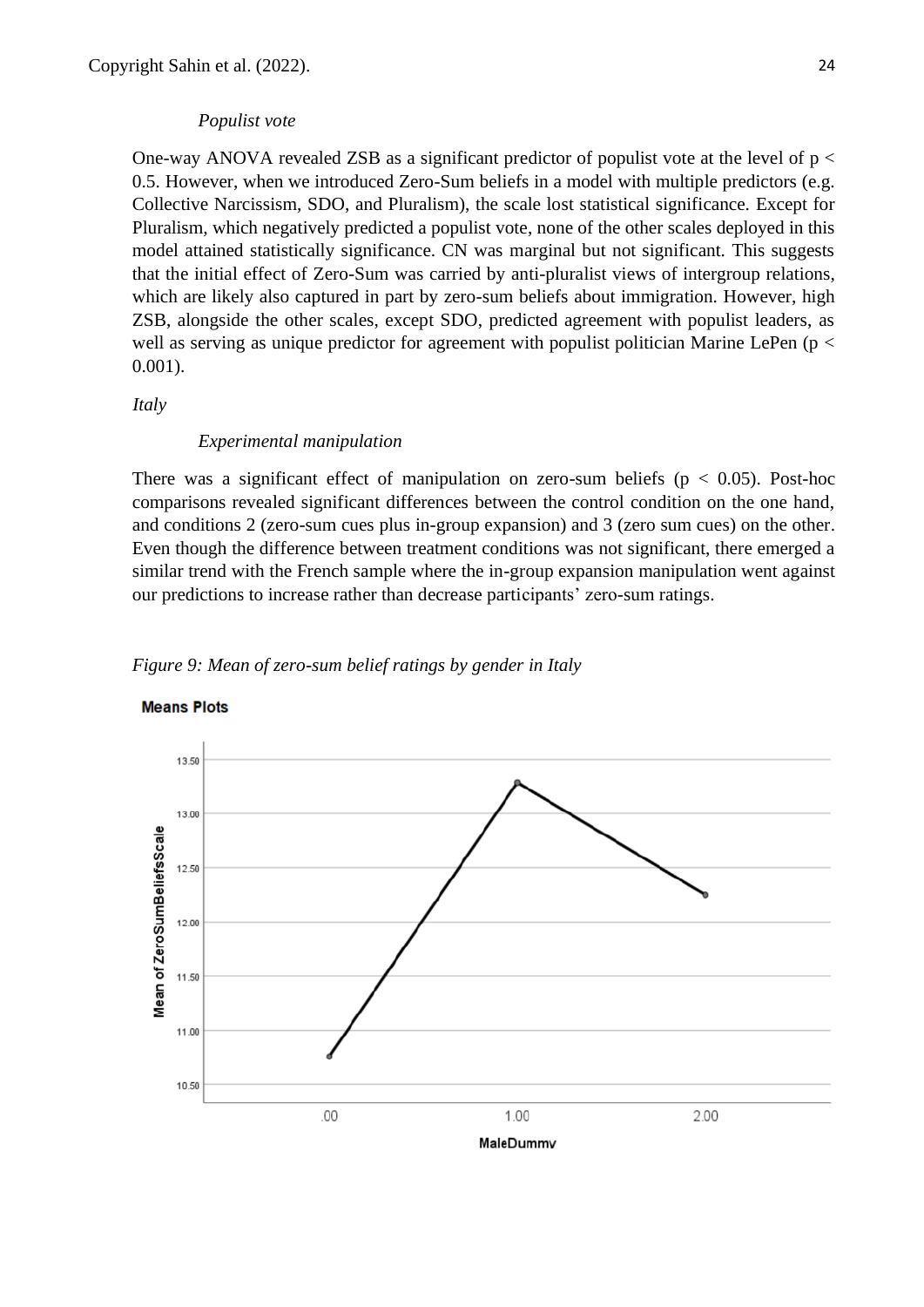### *Gender*

Gender emerged as a significant predictor of zero-sum beliefs ( $p < 0.001$ ). Males scored significantly higher than females but the trend differed from the one found in the French sample. When taking into account participants identifying with "other" genders, the variance of means retains a significant difference now between "males", "females", and "other", with the "other" category scoring significantly lower than males but higher than females.

# *Correlations*

A linear regression model found ZSB and CN as stronger predictors of Populism (p < .001) than SDO, which marginally predicted Populism ( $p = .048$ ). A separate model singling out ZSB as predictor of populist attitudes also confirmed ZSB as strong predictor. Correlations between our measures were significant at the  $p<.001$  level. To this end, ZSB strongly and positively correlated with CN and SDO, and strongly and negatively correlated with Pluralism.

### *Populist vote*

A linear regression model found ZSB and CN as stronger predictors of Populism ( $p < .001$ ) than SDO, which marginally predicted Populism ( $p = .048$ ). A separate model singling out ZSB as predictor of populist attitudes also confirmed ZSB as strong predictor. Correlations between our measures were significant at the p<.001 level. To this end, ZSB strongly and positively correlated with CN and SDO, and strongly and negatively correlated with Pluralism.

### *Poland*

## *Experimental manipulation*

There was no significant effect of experimental manipulation on ZSB. However, like the UK case, when considering the scale items separately, there emerged a statistically significant effect of manipulation on the first item ( $p < 0.05$ ). And again, the effect related to the manipulation of condition  $1$  (zero sum cue + prime) with respect to the control condition.

### *Gender*

There was a main effect of gender, with males scoring significantly higher ( $p = .005$ ) than participants identifying with other genders on ZSB, but not significantly higher than females. Interestingly, females scored lower than males but at levels below statistical significance. Therefore, in our sample from Poland, males and females scored similarly on ZSB, with males scoring only marginally higher than females.

### *Correlations*

We introduced ZSB, CN, Pluralism, and SDO into a model as predictors for populist attitudes. The model showed statistical significance with ZSB, CN, and SDO emerging as predictors of Populism. The effect of Pluralism on populist beliefs was not significant in this model. However, agreement with the Pluralism scale item "Diversity limits my freedom" emerged as a strong predictor ( $p < 0.001$ ) of Populism. We therefore kept Pluralism in further analyses. ZSB correlated significantly with all other scales. Although Pluralism does not correlate with Populism, it does correlate with SDO, CN, and ZSB which have emerged as predictors of populist attitudes in the previous analysis.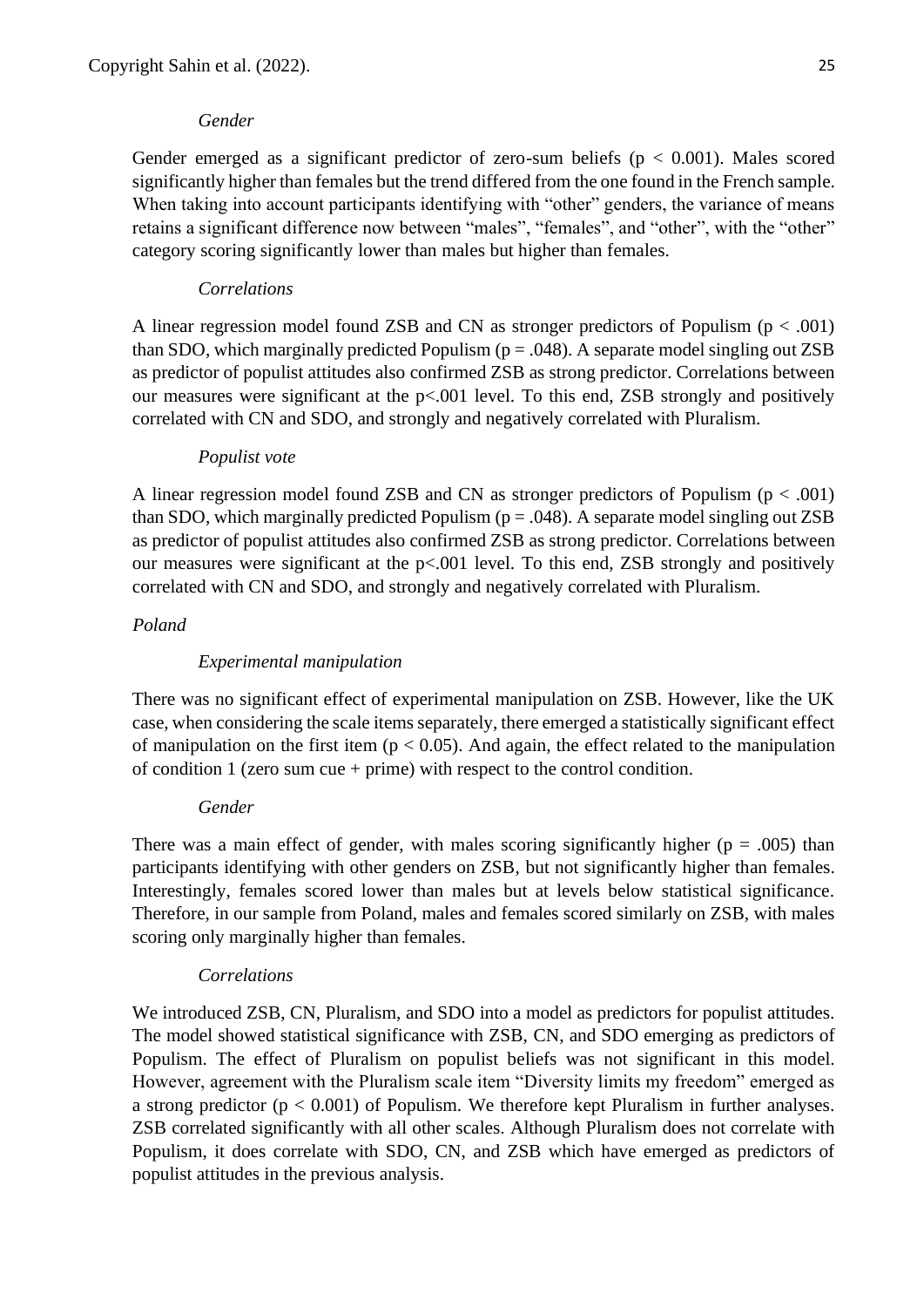# *Populist vote*

In a model where ZSB, Pluralism, SDO, and CN were entered as predictors, only ZSB predicted a populist vote. In a separate model we tested Pluralism on its own, and it emerged as significant predictor of populist vote ( $p < 0.05$ ). Agreement with populist leaders was predicted by ZSB and CN. Perhaps surprisingly then, CN was not related to populist vote. Finally, in our sample, among all our measures, ZSB uniquely predicted intention to vote for Law and Justice Party (PiS).

*Spain*

# *Experimental manipulation*

The experimental manipulation on zero-sum beliefs about immigration marginally failed to reach significance. However, in a separate analysis which looking at the scale items separately, we found a significant effect for the first item of the scale at  $(p=)$ .009. We will further discuss this trend in the final section.

For the Spanish sample, and in similar cases where the experimental manipulation did not yield statistically significant results at first, we tested the hypothesis that the manipulation might have worked better on males. We introduced into the model a joint variable of the interaction between males and experimental manipulation on the dependent variable, but there were no significant effects on zero-sum beliefs.

# *Gender*

There was an effect of gender on Zero-Sum beliefs, with males scoring higher than females. Gender differences in zero-sum beliefs were highly significant ( $p < .001$ ) between males and females on the one hand, and between males and the "other" genders category on the other. Differences between females and participants under the "other" category were not significant. However, as opposed to the Italian sample where participants identifying with "other" scored lower than males but higher than females, in the Spanish sample participants under "other" scored lower than both males and females, similar to participants from France.

# *Correlations*

In our Spanish sample, ZSB predicted populism alongside with CN and Pluralism. Furthermore, Pluralism negatively correlates with Zero-sum beliefs, Social Dominance, and Collective Narcissism as expected, and, perhaps surprisingly, positively with Populism.

|           |                          | Pluralism | Populism  | Zero Sum       | Social     | Collective |
|-----------|--------------------------|-----------|-----------|----------------|------------|------------|
|           |                          |           |           | <b>Beliefs</b> | Dominance  | Narcissism |
| Pluralism | Pearson<br>Correlation   |           | $0.316**$ | $-0.197*$      | $-0.223**$ | $-0.020$   |
|           | Sig.<br>$(2-$<br>tailed) |           | 0.000     | 0.000          | 0.000      | 0.000      |
|           | N                        | 403       | 398       | 400            | 403        | 400        |

*Table 4: Correlations between relevant indicators in Spain*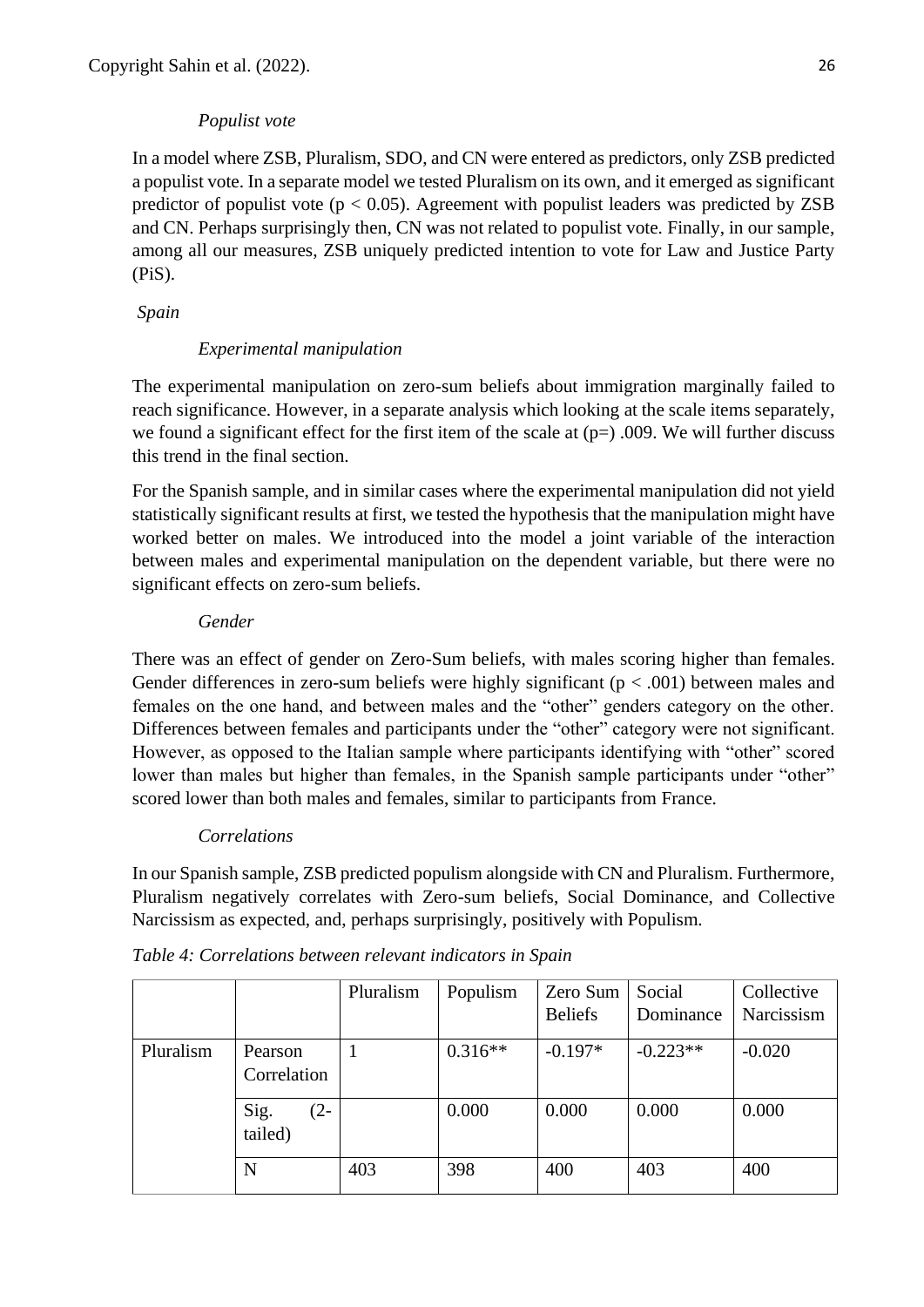| Populism                      | Pearson<br>Correlation    | $0.316**$  | $\mathbf{1}$ | $0.354**$    | $0.135**$    | $0.166**$    |
|-------------------------------|---------------------------|------------|--------------|--------------|--------------|--------------|
|                               | Sig.<br>$(2 -$<br>tailed) | 0.000      |              | 0.000        | 0.007        | 0.001        |
|                               | ${\bf N}$                 | 398        | 398          | 395          | 398          | 395          |
| Sum<br>Zero<br><b>Beliefs</b> | Pearson<br>Correlation    | $-0.197*$  | $0.354**$    | $\mathbf{1}$ | $0.488**$    | 0.029        |
|                               | Sig.<br>$(2 -$<br>tailed) | 0.000      | 0.000        |              | 0.000        | 0.561        |
|                               | N                         | 400        | 395          | 400          | 400          | 397          |
| Social<br>Dominance           | Pearson<br>Correlation    | $-0.223**$ | $0.135**$    | $0.488**$    | $\mathbf{1}$ | $-0.048$     |
|                               | Sig.<br>$(2 -$<br>tailed) | 0.000      | 0.007        | 0.000        |              | .334         |
|                               | ${\bf N}$                 | 403        | 398          | 400          | 403          | 400          |
| Collective<br>Narcissism      | Pearson<br>Correlation    | $-0.020$   | $0.166**$    | 0.029        | $-0.048$     | $\mathbf{1}$ |
|                               | Sig.<br>$(2 -$<br>tailed) | 0.000      | 0.001        | 0.561        | .334         |              |
|                               | ${\bf N}$                 | 400        | 395          | 397          | 400          | 400          |

\*\*Correlation is significant at the 0.01 level (2-tailed)

# *Populist vote*

Populist vote in Spain was predicted solely by CN at a level of  $p < .001$ . SDO and Pluralism failed to attain statistical significance by a small margin. However, there was a different story for agreement with populist leaders where ZSB accompanied collective narcissism as predictors at  $p < 0.05$ . A higher resolution view of populist party support in Spain differentiated between the left-wing populist party PODEMOS and the far-right populist party VOX. In this case, ZSB joined SDO, Pluralism, and CN as significant predictors of VOX support. On the other hand, support for PODEMOS is negatively associated with zero-sum beliefs about immigration, so that participants scoring lower on zero-sum beliefs about immigration were more likely to want to vote for PODEMOS.

# *United Kingdom*

# *Experimental manipulation*

One-way ANOVA analysis revealed no statistically significant effect of experimental manipulation on zero-sum beliefs in the UK sample. In cases such as these, where we did not observe an effect on the zero-sum beliefs scale as a whole, we ran a separate analysis by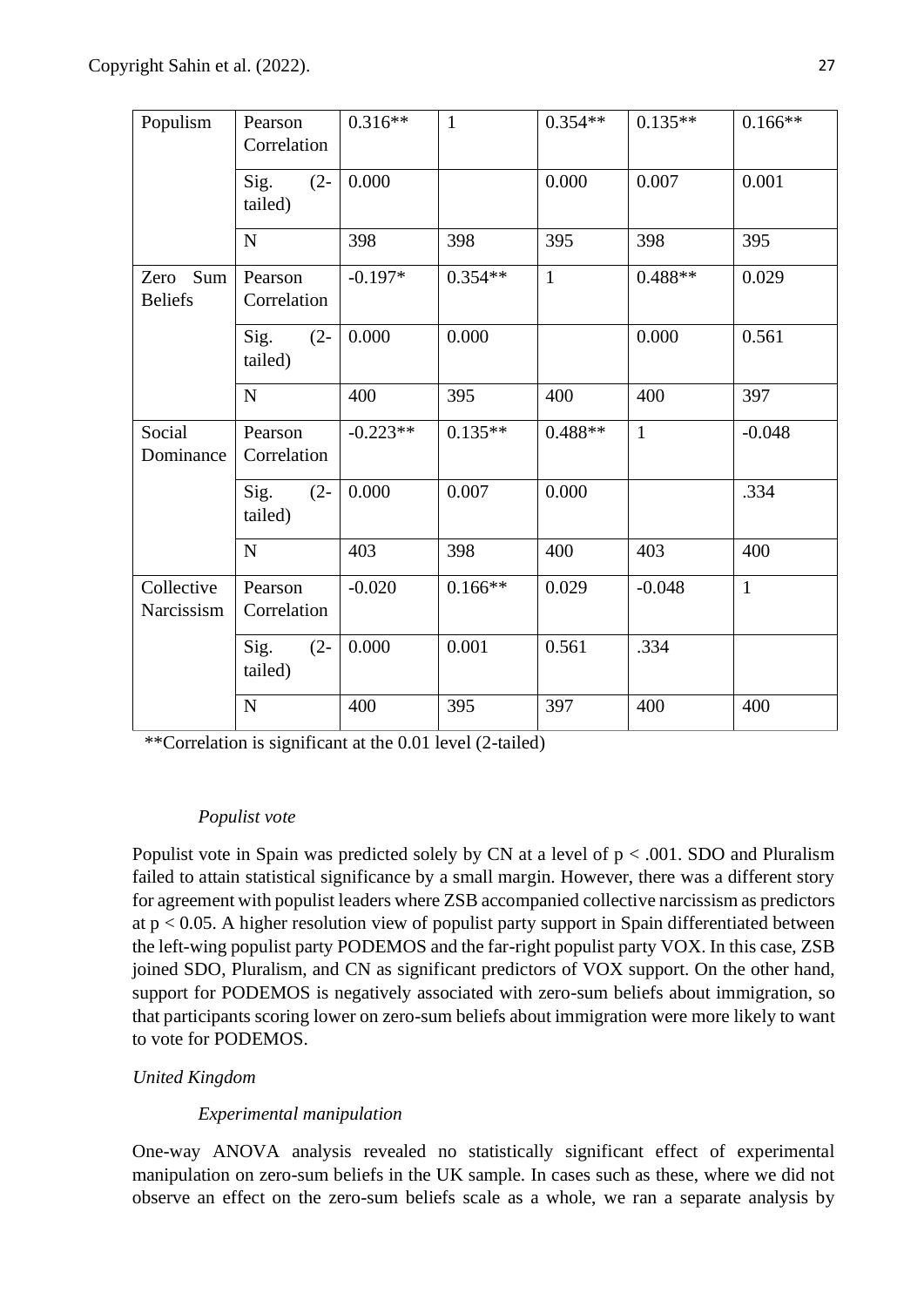selecting the list of scale items as dependent variables instead of the scale as a whole, in order to ascertain whether there is any hidden trend or interaction at least with any of the items but which would not suffice in carrying over to the entirety of the scale. This revealed a significant effect of manipulation only on the first item on the scale (i.e. "*Immigration to the United Kingdom decreases the number of jobs for people already living in the United Kingdom*"). Looking at the trends and comparisons between conditions, it emerged that participants in the control condition had roughly the lowest ZSB ratings, as expected. The manipulation of ingroup expansion in which we presented Syrian migrants as culturally similar to national ingroups did not effect a decrease in ZSB as predicted. If anything, it seems to have increased them.

### *Correlations.*

Moving on, we entered Zero-Sum Beliefs (ZSB) as predictor of populist attitudes in a linear regression alongside other scales such as Social Dominance Orientation (SDO),<sup>16</sup> Collective Narcissism  $(CN)$ , <sup>17</sup> and Pluralism.<sup>18</sup> In this model, we found a statistically significant effect for all scales as predictors of populist attitudes. Excepting Pluralism, which negatively predicts Populism, all other measures are positive predictors. Moreover, in a model using these four scales, only high scores on Zero-Sum beliefs retrospectively predict a vote for Brexit.

|                               | Unstandardised<br>B | Coefficients<br>Std. Error | Standardised<br>Coefficients<br><b>B</b> eta | t        | Sig.  |
|-------------------------------|---------------------|----------------------------|----------------------------------------------|----------|-------|
| (Constant)                    | 0.025               | 0.195                      |                                              | 0.131    | 0.896 |
| <b>Pluralism Scale</b>        | $-0.014$            | 0.012                      | $-0.053$                                     | $-1.146$ | 0.253 |
| Social<br>Dominance           | 0.004               | 0.003                      | 0.064                                        | 1.367    | 0.172 |
| Collective<br>Narcissism      | $-0.001$            | 0.004                      | $-0.008$                                     | $-0.190$ | 0.849 |
| Zero<br>Sum<br><b>Beliefs</b> | 0.027               | 0.003                      | 0.352                                        | 7.753    | 0.000 |

*Table 5: Linear regression for populist attitudes*

a. Dependent Variable referendum

We observed significant correlations between ZSB and the remaining three scales. ZSB were positively associated with Populism ( $p < .001$ ), SDO ( $p < .001$ ), CN ( $p < .05$ ), and negatively

<sup>&</sup>lt;sup>16</sup> SDO refers to views such as that "superior groups should dominate inferior groups", and that we should not strive for intergroup equality. SDO is part of a rich literature and was previously associated, together with Right-Wing Authoritarianism, with socially conservative and right-wing views. SDO was previously found to interact with ZSB, so that higher SDO participants who read news stories about immigration in zero-sum terms were more likely than low SDO scoring participants to enhance their zero-sum beliefs.

 $17$  CN refers to a constellation of beliefs about the superiority of one's ingroup so that when other people criticise one's ingroup, ingroup members personally feel insulted. CN was previously associated with support for Brexit.

 $18$  Pluralism refers to beliefs that all groups should be treated equally, and that plurality is beneficial to society. We selected this short 3-item scale because it contains the item "Diversity limits my freedom" (reverse coded). We hypothesise that this belief would positively (and the scale on the whole, negatively) predict right-wing populist attitudes.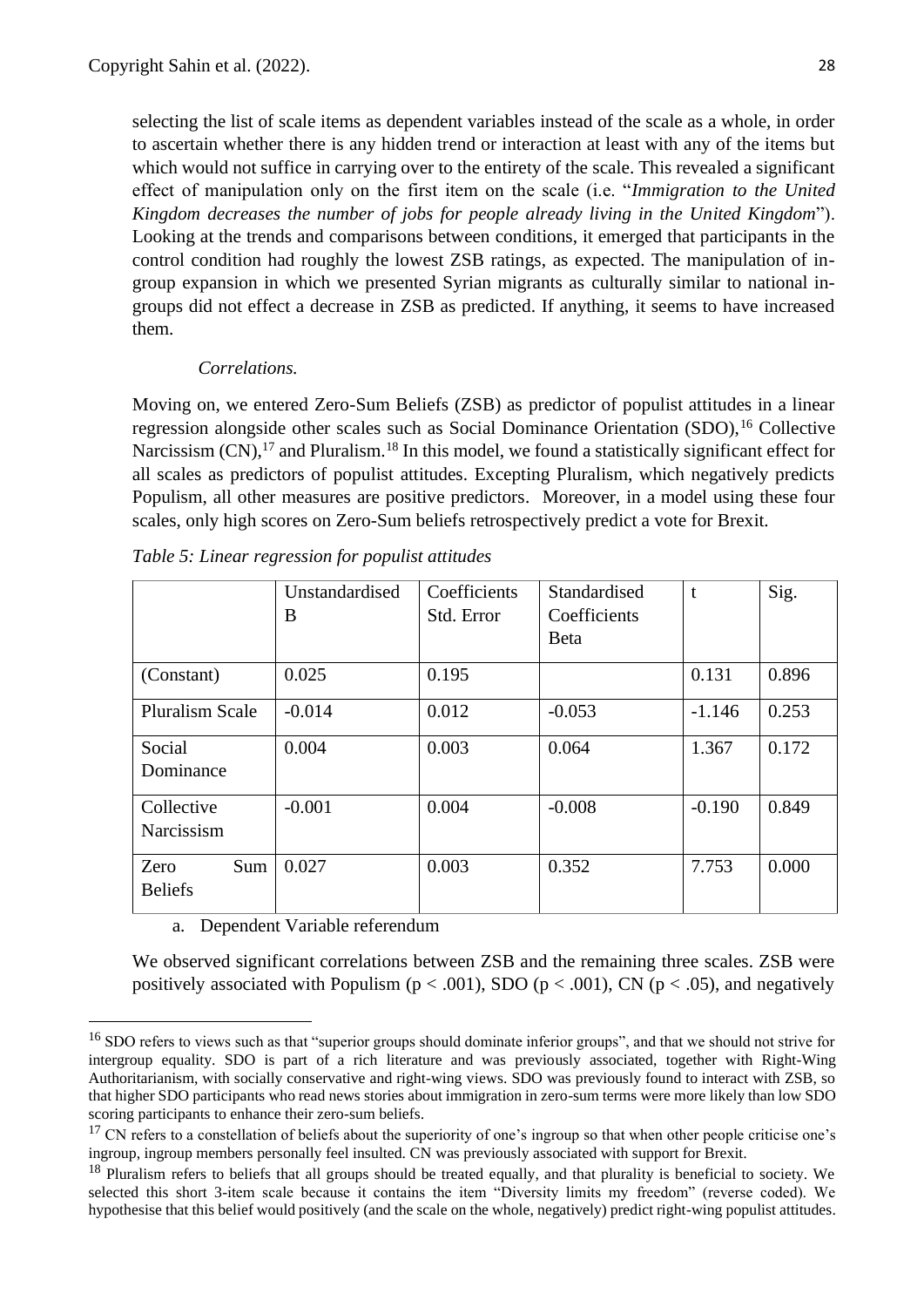with Pluralism  $(p<.001)$ . This confirms our expectations that high zero-sum beliefs about immigration would correlate with (especially right-wing) populist attitudes, and with negative views of out-groups. We have also tested zero-sum beliefs in the UK sample separately in the guise of the following statement: "I support the political parties or politicians who promise to control immigration so that ordinary Britons can have more opportunities in the United Kingdom". Linear regression analysis indicated that this statement was a significant predictor of the Brexit vote  $(p < 0.001)$ . On its own, Pluralism is a robust and negative predictor of the Brexit vote. However, in our sample, we failed to echo previous findings showing CN to be a predictor of support for Brexit and Brexit vote.

<span id="page-28-0"></span>ZSB and SDO positively predict a populist vote, operationalised as intention to vote "were there a general election to be held today", while Pluralism negatively predicts populist vote. Collective Narcissism, again, was not statistically significant. Finally, zero-sum beliefs positively and Pluralism negatively predicted agreement with populist leaders, and agreement with Nigel Farage in particular.

# **Conclusions**

This research investigated how ordinary citizens react to populist messages in terms of political opinions and attitudes. In particular, we studied how citizens react to the key elements of populism, namely the populist actors' criticism towards the elite (political, media, intellectual and economic one) and the out-groups, as well as the populist conception of the people as a homogenous group. To this end, we used different methods.

Focus group research revealed that, in countries where populists are in office (i.e. Poland and Turkey), populist party voters, despite being critical of some of the governmental policies and degradation of democracy in their countries, still expressed support for the system in their countries. Some participants suggested that despite the erosion of democracy, the situation is still better in comparison to other countries. Other participants emphasised the economic incentives provided by the government while talking about the functioning of democracy.

Generally speaking, trust vis-à-vis politicians is low across countries. Some participants suggested that politicians use polarisation in order to advance their agenda. Other participants noted that politicians are more likely to listen to the lobby groups rather than the people who elected them to their posts. The important point is that the distrust of politicians was observed even among the populist party participants in Poland and Turkey, where populist parties are in power. Accordingly, the feeling that citizens are represented by the system is generally low among our participants. Two exceptions to this rule are mainstream party voters in Spain and 'Leave' voters in the UK, who were somehow more contended with their representation.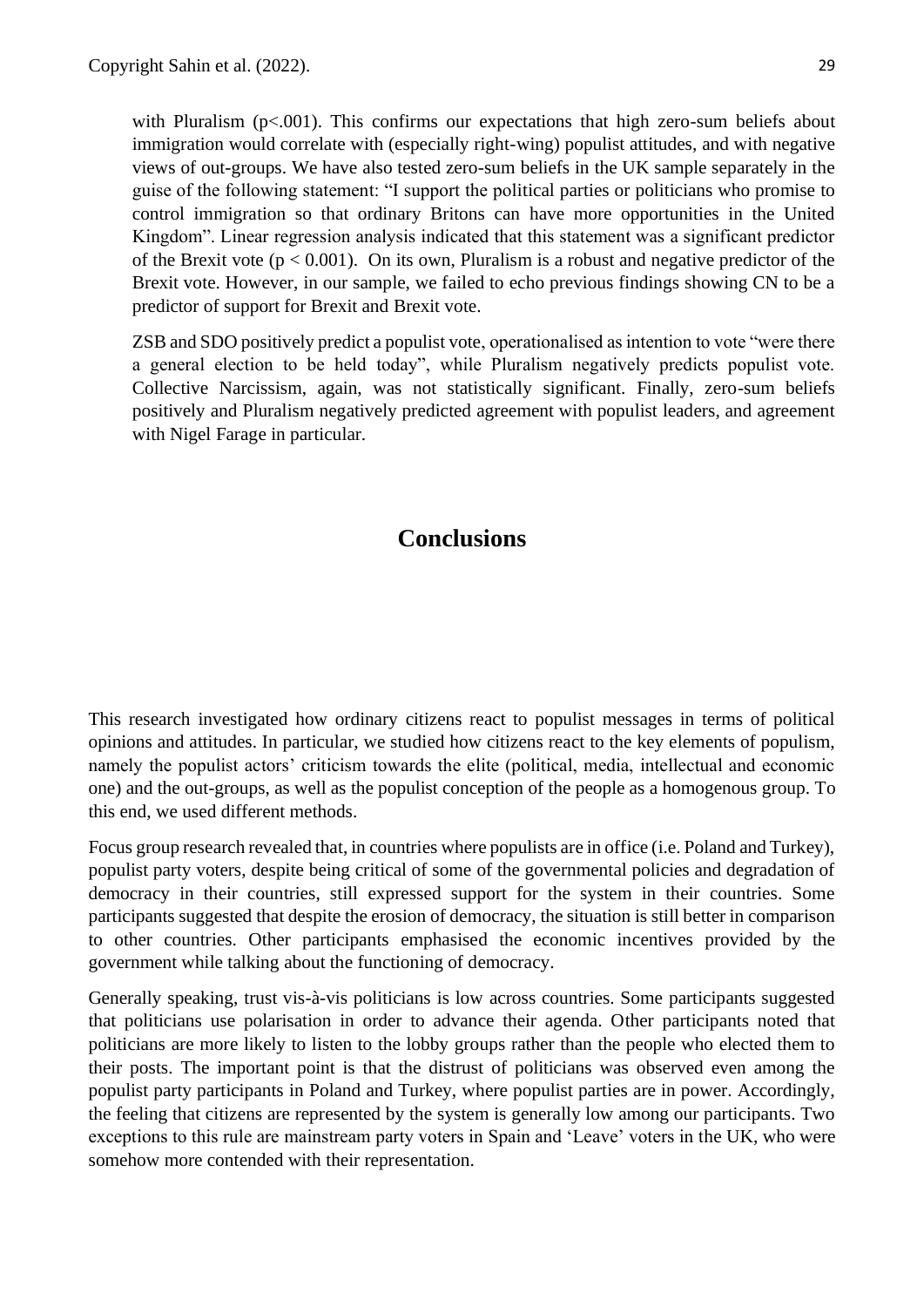Social media is considered dangerous by populist party voters in Turkey and the UK while mainstream party voters consider it enabling democracy. In Turkey, for instance, populist party voters suggested that different political camps use social media to advance their agenda. Mainstream party voters in Turkey, however, said that, given the government's control of the mainstream media, social media is one of the few venues where opposition can be present without any obstruction. Similar feelings were present among mainstream party voters in the UK, who suggested that social media is very important to democracy, as it enables citizens to have access to a great body of information, a characteristics making it more democratic than the mainstream media.

Digital dashboard study confirmed a finding that we extensively discussed in a previous DEMOS research (Sahin et al., 2021). In a previous DEMOS study, we found that members of groups targeted by populism complained about normalisation of hate speech.<sup>19</sup> In this study, we suggested that populist politicians' openness in voicing controversial opinion in the public sphere was one of the factors behind this dynamic. Our digital dashboard research in the present working paper revealed that populist politicians' Facebook posts that include populist themes are more likely to be imitated by their followers while this effect is significantly weaker for the followers of the mainstream politicians. That is, followers are less likely to imitate the populist language when mainstream politicians use populist themes in their Facebook communication. We therefore suggest that populist politicians use social media more effectively than mainstream politicians in disseminating their discourse. This fact contributes to normalisation of populist language in European countries. Hence, populist politicians carry a major part of the responsibility for the increasing dose in the use of controversial language in political discussion on social media. This fact puts a major responsibility on the shoulders of legal authorities, as leaving social media to the mercy of populist politicians would only exacerbate this situation. Accordingly, legal authorities and social media platform providers should be held responsible for controlling for and preventing the various forms of hate speech disseminated by populist politicians on these platforms.

Our experimental manipulation of zero-sum beliefs about immigration had mixed success, being successful in our samples from France and Italy, and unsuccessful in the rest. However, where the manipulation did not elicit a significant change in zero-sum beliefs (ZSB) ratings as a whole, it significantly affected ratings for one item on the ZSB scale. Overall, our experimental manipulation had at least some success. Gender emerged as a powerful predictor of ZSB, with males scoring higher than both females and participants identifying with other genders. The effect of gender could be connected to one prediction from Coalitional Psychology about coalitional intuitions, namely that zero-sum cognitions mirror evolutionary and historic patterns of male intergroup aggression, and should therefore be higher in males than in females. Interestingly then, there were no statistically significant differences between males and females in our Polish sample, with males scoring only marginally higher. However, this could be connected to the country-specific context in that, in a crosscultural perspective, Polish participants scored highest on zero-sum beliefs among all groups. Further research is needed to elucidate this point. Overall, with minor caveats, ZSB emerged as central predictors of populist attitudes, agreement with populist politicians, and intention to vote for a populist party. This is unsurprising, given that anti-immigrant rhetoric in the guise of zero-sum beliefs is common especially in right-wing populist discourse. However, it also suggests that exposure to cues of a bad environment and of the presence of perceived out-groups can activate resource-

<sup>&</sup>lt;sup>19</sup> See study on the DEMOS website[: https://demos-h2020.eu/en/reacting-to-populism-minorities-impose-self](https://demos-h2020.eu/en/reacting-to-populism-minorities-impose-self-censorship-and-move-abroad)[censorship-and-move-abroad](https://demos-h2020.eu/en/reacting-to-populism-minorities-impose-self-censorship-and-move-abroad)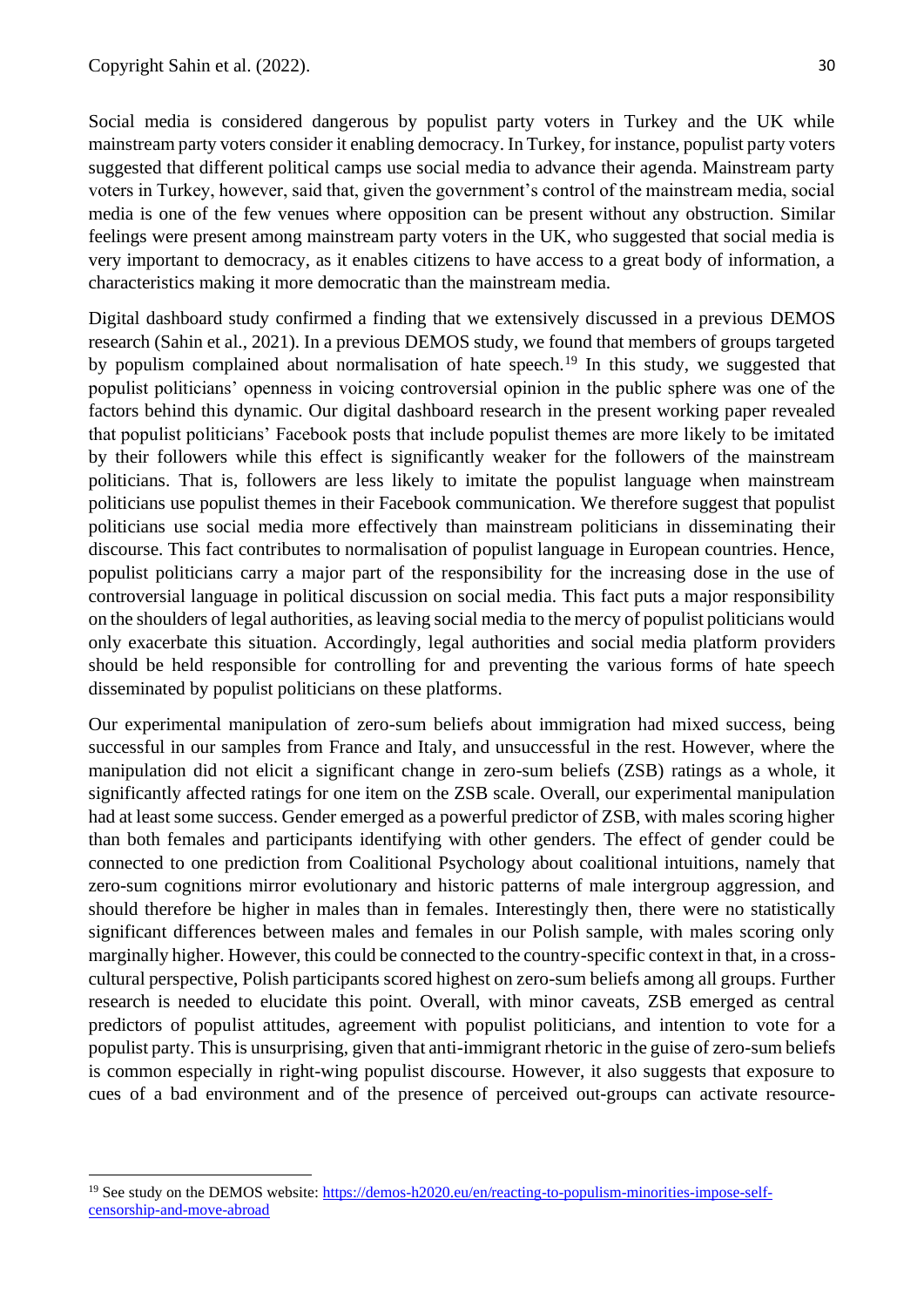protection attitudes, which could sway voters to support populist politicians who are in turn happy to reinforce such perceptions.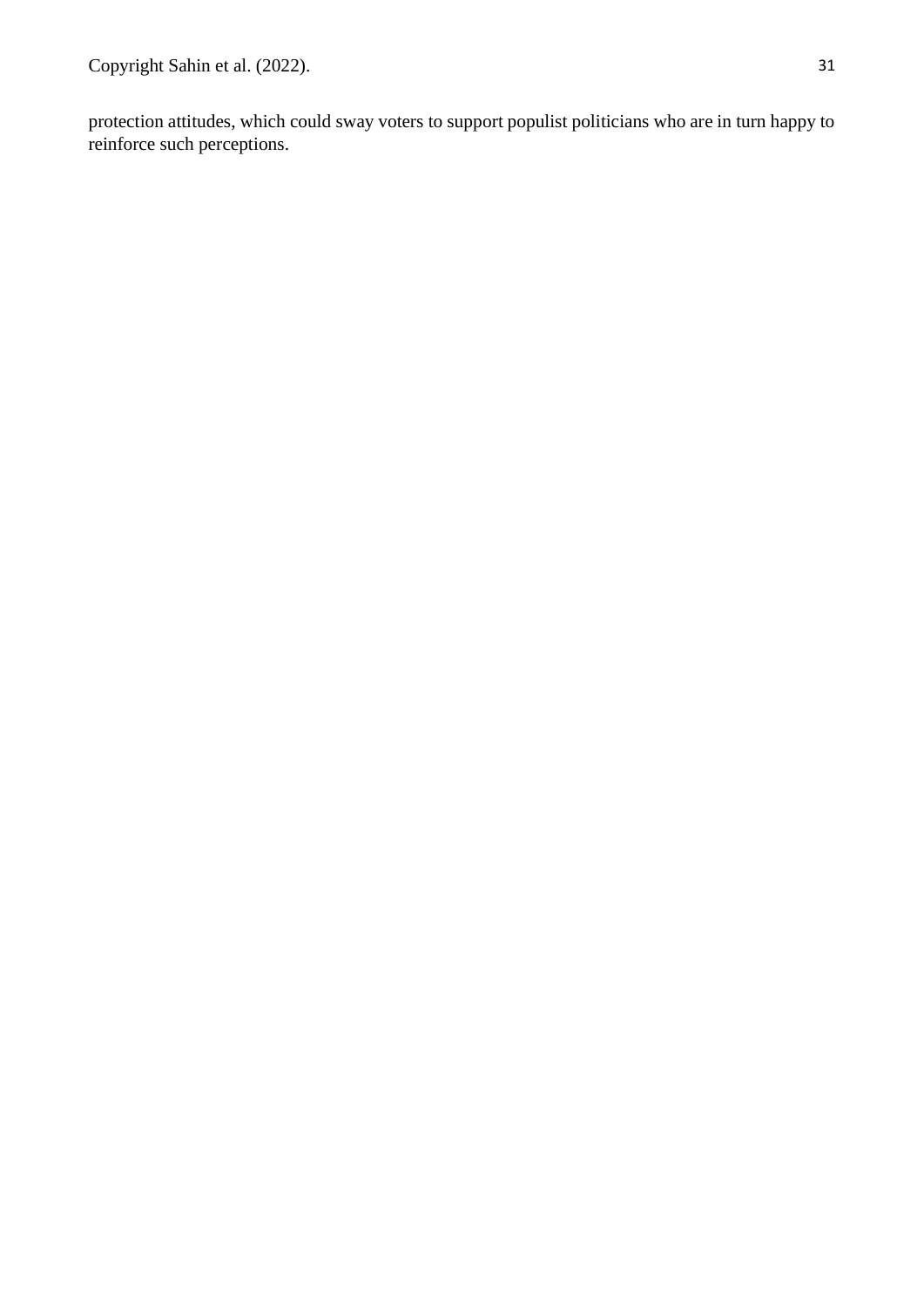# **References**

- <span id="page-31-0"></span>Barber, N. W. (2019). Populist leaders and political parties. *German Law Journal*, *20*(2), 129–140. <https://doi.org/10.1017/glj.2019.9>
- Benoit, K., Laver, M., & Mikhaylov, S. (2009). Treating words as data with error: Uncertainty in text statements of policy positions. *American Journal of Political Science, 53*(2), 495–513. <https://doi.org/10.1111/j.1540-5907.2009.00383.x>
- Boros, T., Freitas, M., Kadlót, T., & Stetter, E. (2016). *The state of populism in Europe*. Foundation for European Progressive Studies; Policy Solutions. https://www.policysolutions.hu/userfiles/state\_of\_populism\_in\_europe\_2020\_final.pdf
- Krämer, B. (2018). How journalism responds to right-wing populist criticism. In K. Otto & A. Köhler (Eds.), *Trust in media and journalism* (pp. 137–154). Springer. [https://doi.org/10.1007/978-3-658-20765-6\\_8](https://doi.org/10.1007/978-3-658-20765-6_8)
- Kubát, M., Mejstřík, M., Baloge, M., Bobba, G., Castillero, D., Cremonesi, C., Dobos, G., Magre Ferran, J., Hubé, N., Hüning, H., Ianosev, B., Klinge, S., Korkut, U., Krunke, H., Lembcke, O., Lipinski, A., Mancosu, M., Matic, D., Medir, L., . . . Žvaliauskas, G. (2020). *Populist parties in contemporary Europe* (DEMOS Working Paper).

<https://openarchive.tk.mta.hu/424/>

Lessenski, M., & Kavrakova, A. (2019) *Societies outside metropolises: The role of civil society organisations in facing populism*. European Economic and Social Committee. <https://ecas.org/wp-content/uploads/2019/03/Populism-study.pdf>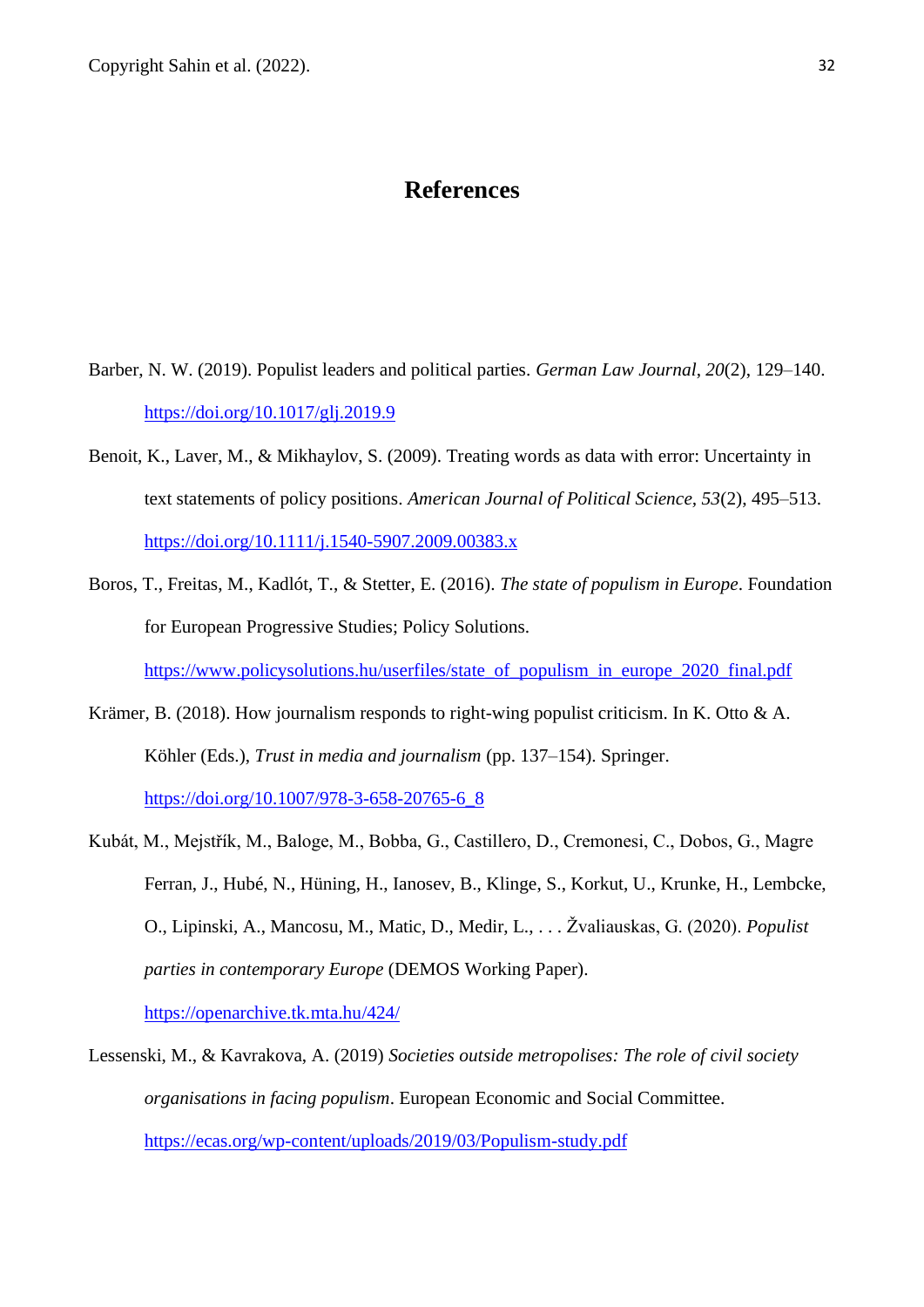.

- Louwerse, T., & Otjes, S. (2019). How populists wage opposition: Parliamentary opposition behaviour and populism in Netherlands. *Political Studies*, *67*(2), 479–495. Available at: <https://doi.org/10.1177/0032321718774717>
- Norris, P. & Inglehart, R. (2019). *Cultural backlash: Trump, brexit, and authoritarian populism*. Cambridge: Cambridge University Press.
- Pappas, T. S. (2014). Populist democracies: Postauthoritarian Greece and post-communist Hungary. *Government and Opposition*, *49*(1), 1–23.<https://doi.org/10.1017/gov.2013.21>

Poletti, M. (2013). *Populism Dictionary in 28 Languages* [Unpublished dataset].

- Rooduijn, M. & Pauwels, T. (2011). Measuring populism: Comparing two methods of content analysis. *West European Politics, 34*(6), 1272–83. <https://doi.org/10.1080/01402382.2011.616665>
- Sahin, O., Vegetti, F., Korkut, U., Bobba, G., Mancosu, M., Seddone, A., Stępińska, A., Bennett, S., Lipiński, A., Sotiropoulos, D., Tsatsanis, M., Mitsikostas, A., Árendás, Z., Messing, V., Hubé, N., Baloge, M. (2021). *Citizens' reactions to populism in Europe: How do target groups respond to the populist challenge?* (DEMOS Working Paper). <https://openarchive.tk.mta.hu/489/>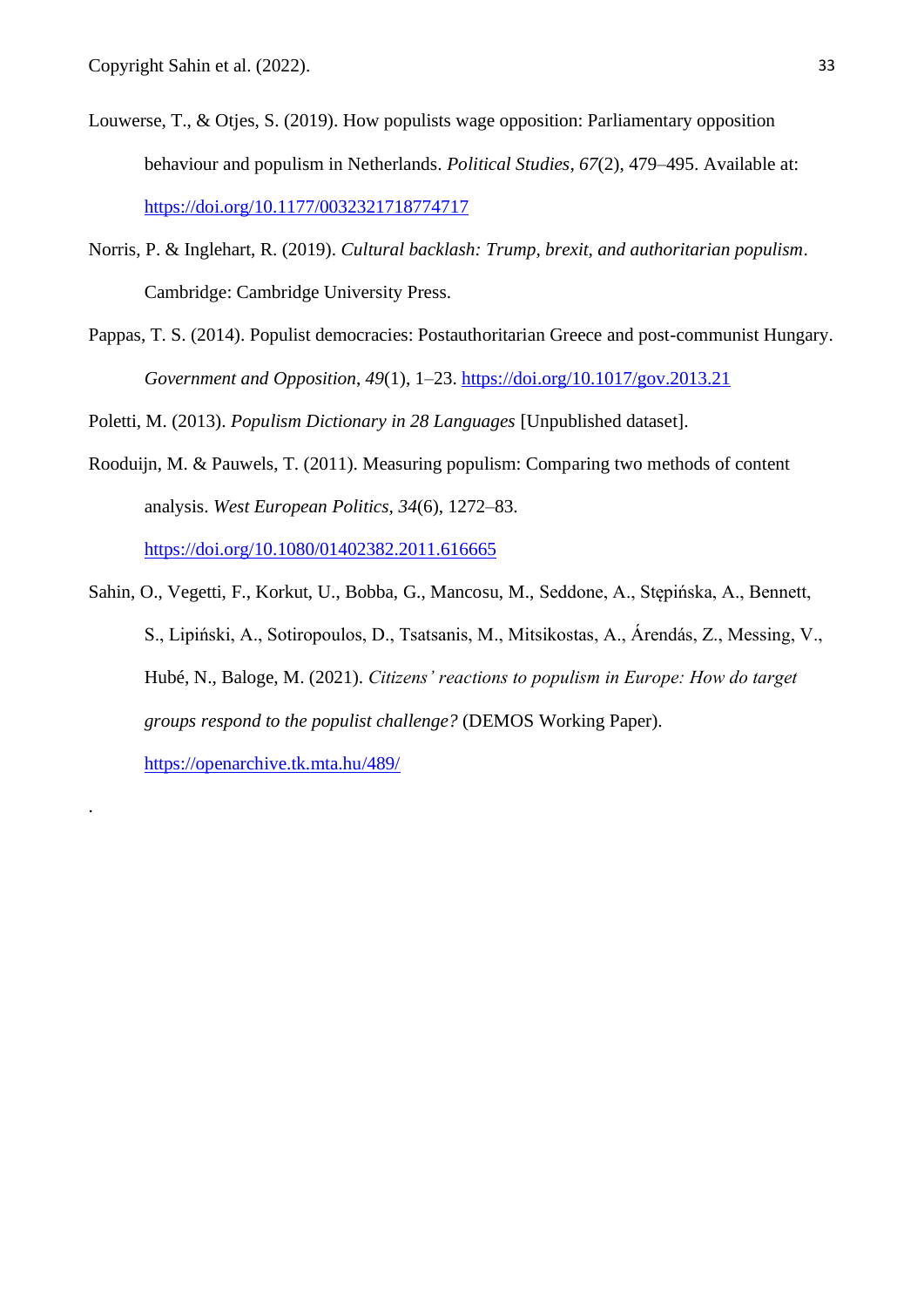# **Appendix**

<span id="page-33-0"></span>

|                                 | <b>Model 1a</b>        | <b>Model 1b</b>     |
|---------------------------------|------------------------|---------------------|
|                                 | Share Y [for $Y > 0$ ] | Probability $Y = 0$ |
| Intercept                       | $-1.99(0.07)$ ***      | $-2.17(0.45)$ ***   |
| Post contains populist language | $0.33(0.01)$ ***       | $-0.52(0.06)$ ***   |
| Populist party                  | $-0.11(0.06)$          | $-1.28(0.37)$ ***   |
| Post length                     | 0.00(0.00)             | $-0.00(0.00)$       |
| Page type (base = Party)        |                        |                     |
| Leader                          | $-0.17(0.06)$ **       | $-1.20(0.36)$ ***   |
| Media Star                      | $-0.20(0.08)$ **       | $-1.36(0.49)$ **    |
| Country (base = $DE$ )          |                        |                     |
| ES                              | $-0.12(0.11)$          | $-1.07(0.73)$       |
| <b>FR</b>                       | $-0.01(0.09)$          | $1.34(0.59)^{*}$    |
| <b>GR</b>                       | $-0.59(0.13)$ ***      | 3.20 $(0.74)$ ***   |
| HU                              | $-0.41(0.09)$ ***      | $2.10(0.60)$ ***    |
| IT                              | $-0.53(0.10)$ ***      | 0.64(0.64)          |
| PL                              | $-0.01(0.10)$          | 1.24(0.65)          |
| <b>TR</b>                       | $-1.17(0.11)$ ***      | $2.44(0.69)$ ***    |
| <b>UK</b>                       | $-0.54(0.10)$ ***      | 0.80(0.64)          |
| <b>AIC</b>                      | $-66096.14$            |                     |
| Log Likelihood                  | 33081.07               |                     |
| N obs                           | 31541                  |                     |
| N page                          | 122                    |                     |
| N year/week                     | 23                     |                     |
| Var Intercept (page)            | 0.07                   | 2.91                |
| Var Intercept (year/week)       | 0.0006                 | 0.03                |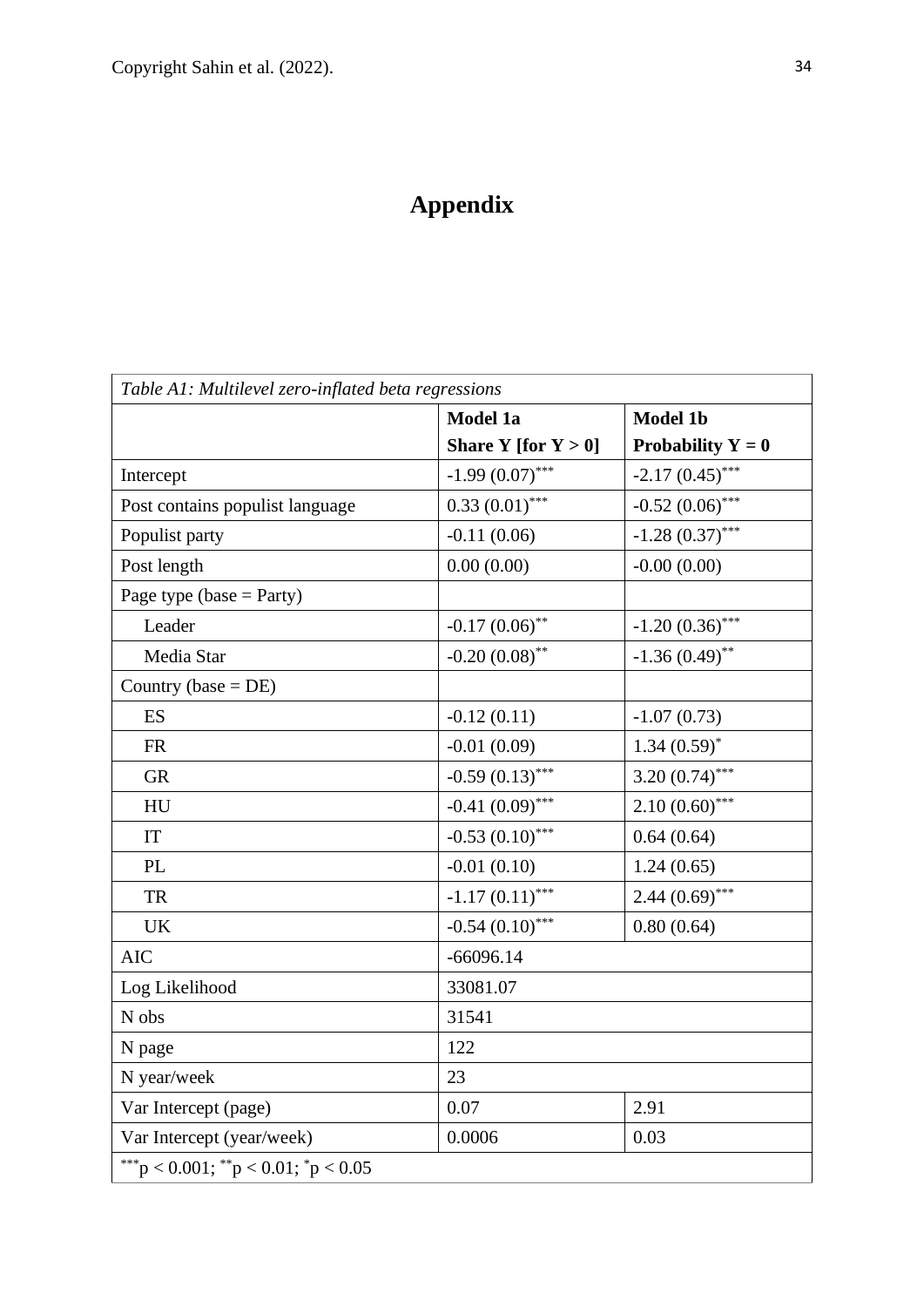|                                      | Model 3a               | <b>Model 3b</b>      |  |
|--------------------------------------|------------------------|----------------------|--|
|                                      | Share Y [for $Y > 0$ ] | Probability $Y = 0$  |  |
| Intercept                            | $-2.02(0.07)$ ***      | $-2.18(0.46)$ ***    |  |
| Post contains populist language      | $0.26(0.03)$ ***       | $-0.62$ $(0.12)$ *** |  |
| Populist party                       | $-0.14(0.06)^*$        | $-1.26(0.37)$ ***    |  |
| Post length                          | 0.00(0.00)             | $-0.00(0.00)$        |  |
| Populist party * populist language   | $0.12(0.05)$ **        | $-0.12(0.19)$        |  |
| Page type (base = Party)             |                        |                      |  |
| Leader                               | $-0.16(0.06)$ **       | $-1.21(0.36)$ ***    |  |
| Media Star                           | $-0.18(0.07)^*$        | $-1.36(0.49)$ **     |  |
| Country (base $= DE$ )               |                        |                      |  |
| ES                                   | $-0.08(0.10)$          | $-1.09(0.73)$        |  |
| <b>FR</b>                            | $-0.00(0.09)$          | $1.39(0.61)$ *       |  |
| <b>GR</b>                            | $-0.60(0.13)$ ***      | 3.20 $(0.74)$ ***    |  |
| HU                                   | $-0.36(0.09)$ ***      | $2.18(0.67)$ **      |  |
| IT                                   | $-0.45(0.10)$ ***      | 0.60(0.64)           |  |
| PL                                   | 0.03(0.10)             | 1.28(0.65)           |  |
| <b>TR</b>                            | $-1.16(0.11)$ ***      | $2.50(0.72)$ ***     |  |
| <b>UK</b>                            | $-0.46(0.10)$ ***      | 0.77(0.64)           |  |
| <b>AIC</b>                           | $-66349.20$            |                      |  |
| Log Likelihood                       | 33213.60               |                      |  |
| N obs                                | 31541                  |                      |  |
| N page                               | 122                    |                      |  |
| N year/week                          | 23                     |                      |  |
| Var Intercept (page)                 | 0.08                   | 2.93                 |  |
| Var "Populist Language" Share (page) | 0.03                   | 0.15                 |  |
| Var Intercept (year/week)            | 0.0006                 | 0.03                 |  |
| ***p < 0.001; **p < 0.01; *p < 0.05  |                        |                      |  |

*Table A2: Multilevel zero-inflated beta regressions, interactions with populist party*